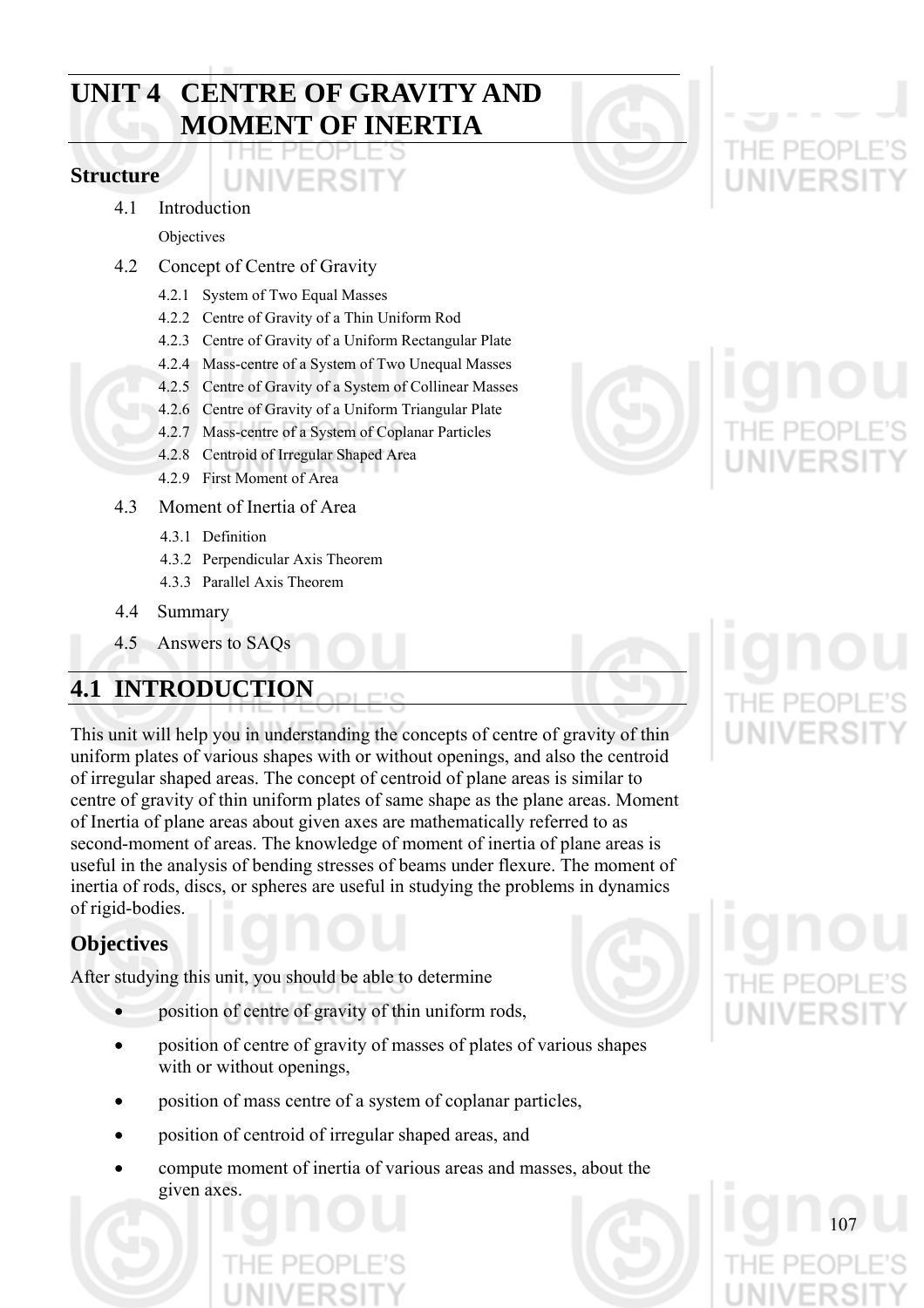



# Applied Mechanics **4.2 CONCEPT OF CENTRE OF GRAVITY**

A body can be considered as an agglomeration of a large number of particles each of which is adhering to its adjacent particles. These particles may have different sizes, density or may have uniform size and density. Each of these particles is subjected to gravitational force directed towards the centre of the earth. The magnitude of the gravitational force will depend on its mass. For all earthly bodies whose sizes are very small as compared to its distance upto the centre of the earth, the forces of gravitational attraction on various particles of the body can be assumed to be parallel. Hence the total weight of the body is the summation of all these parallel forces acting vertically down towards the centre of the earth. The line of action of the resultant *R* of these forces can therefore be found.

Consider a case of a triangular metal plate ABC placed in a vertical plane with its side AB vertical (Figure 4.1). Divide the area of triangle in large number of imaginary vertical strips parallel to BA; for each of the strips the gravitational force can be computed and resultant *R* of all these forces will be along a vertical line (1-G) as shown in Figure 4.1(a), where *G* is a point at which entire weight of the plate is concentrated. When the plate is oriented at right angle to its previous position, line BC is placed vertically as shown in Figure 4.1(b). New vertical strips can be formed and resultant *R*, which is obviously of same magnitude *R* as in the case of first orientation (a), will be acting along vertical line (2-G). The location of *G* will be the intersection of lines of action of resultants obtained in cases (a) and (b). The mass centre is a unique point G in the plate ABC through which the resultant weight of all the strip-masses will always pass irrespective of the orientation of the plate. Figure 4.1(c) shows the third orientation of triangle ABC where one of the medians BG3 in the triangle is kept vertical. It will be proved later on that the point of intersection of all the medians represents the mass centre of the triangular plate.



108

#### **Figure 4.1 : Position of Resultant R in Different Orientation of Plate ABC**

Centre of gravity or Mass-centre is a point in the body where the entire mass or weight is assumed to be concentrated and, for convenience, a single resultant gravity load *R* can be used as a replacement for distributed gravity loads at various locations of its particles.

**(a) (b) (c)** 

## **4.2.1 System of Two Equal Masses**

Consider a system consisting of two masses  $m_A$  and  $m_B$  with their centres at locations A and B which are rigidly connected by a thin rod of negligible weight as shown in Figure 4.2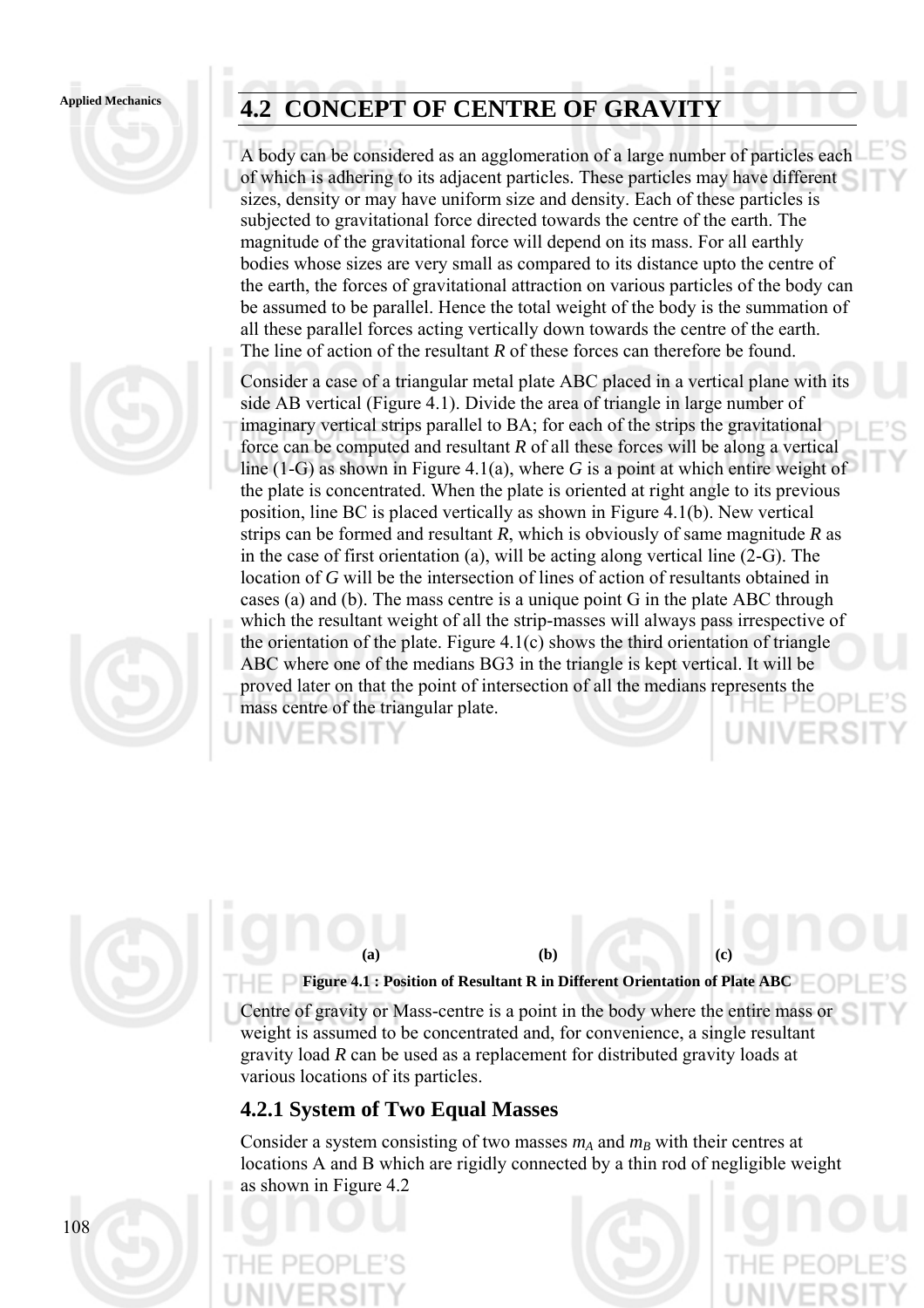The resultant force *R* due to combined effect of the weight of the two masses is **S** Centre of Gravity and Moment of Inertia equal to  $(m_Ag + m_Bg)$ , and the location *G*, on the thin rod, of this resultant of a single equivalent force  $(m_A + m_B) \times g$  is the centre of gravity of the two masses. When the two masses are of equal magnitude,  $m_A = m_B = m$ , the resultant *R* of magnitude 2 *mg* will act at mid-point of AB as shown in Figure 4.2.

**Centre of Gravity and** 

# **Figure 4.2**

Hence, the two equal masses *m* at A and B can be looked upon as a single equivalent mass 2 *m* at the centre of gravity *G*, where  $GA = GB$ . The case of two unequal masses will be dealt with later in this unit.

# **4.2.2 Centre of Gravity of a Thin Uniform Rod**

Let  $AB = L$  be the length of a uniform rod or a uniform strip with its mid point *G*. The mass per unit length of this rod or strip is same at all points. For any elemental mass (δ*m*) at point *P* located at a distance *x* from the mid-point *G* as shown in Figure 4.3, there is an equal mass  $(\delta m)$  at *P'* at the same distance  $x' = x$ on the other side of centre line passing through point *G* of the bar. The centre of gravity of these two equal masses at *P* and *P*′ is at their midpoint *G*. This is true for all other pair of masses : one set in the portion *GB* of the bar and the corresponding masses in the counterpart *GA*. Thus *G*, the midpoint of AB, happens to be the centre of gravity of the uniform rod. However, if the bar is of non-uniform weight, the position of *G* will shift from the central point.





109

# **4.2.3 Centre of Gravity of a Uniform Rectangular Plate**

Let the dimensions of uniform rectangular plate ABCD be  $L \times B$ , where  $AB = L$ and  $BC = B$  as shown in Figure 4.4. It is already seen from the previous section that the centre of gravity or mass-centre of any uniform strip of length *L* parallel to AB is at its midpoint *G*. Since the plate ABCD has a uniform mass all over its area, the centre of gravity of the first strip from AB or DC is indicated by *G*1, while those of second strip, third strip and so on, can be indicated by  $G_2$ ,  $G_3$  etc. depending upon the number of even strips chosen for the rectangular plate. Further, if the widths of the strips chosen are equal, the masses associated with

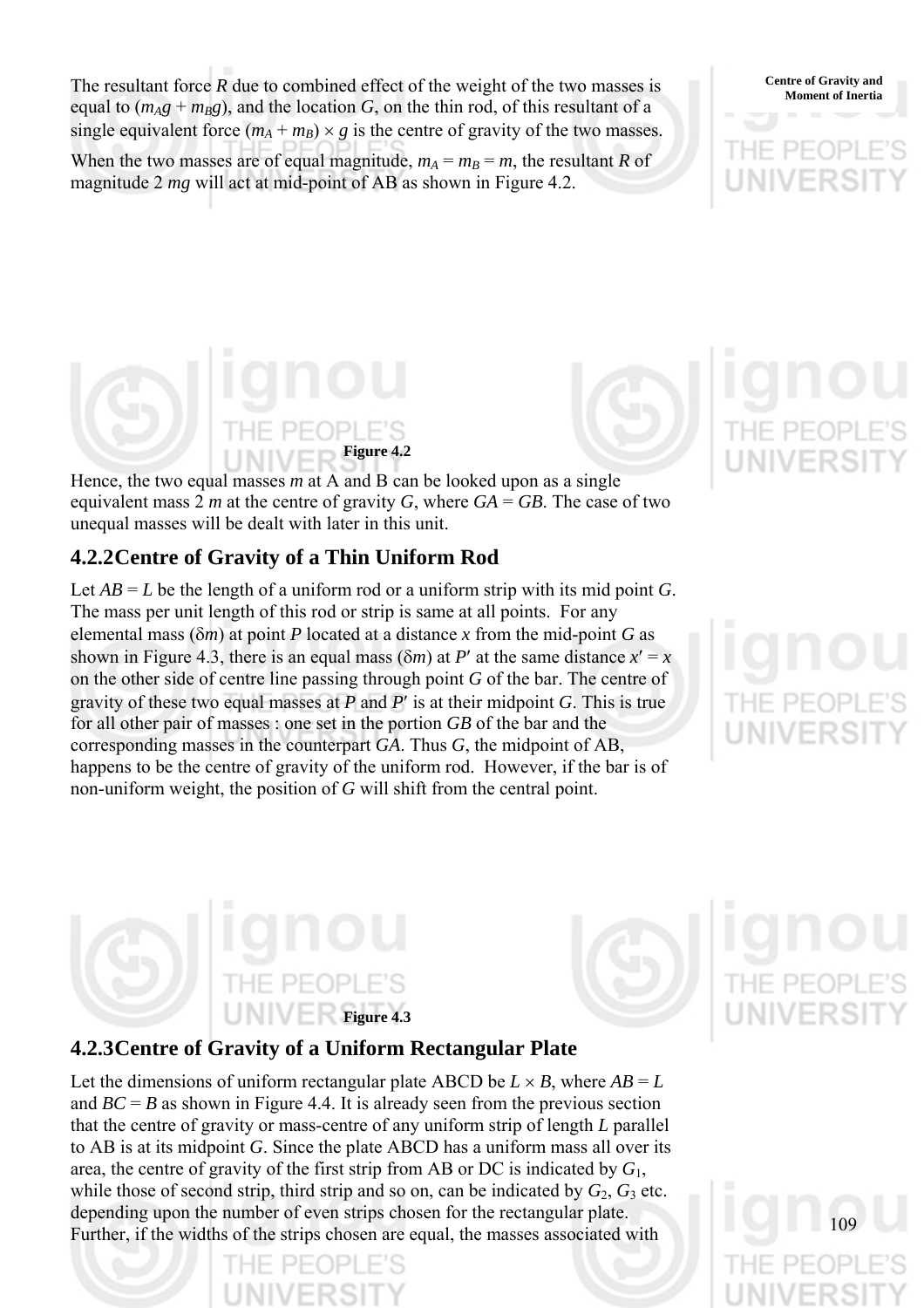

*G*1, *G*2 and *G*3 etc. will be of same magnitude, say *m*. In fact, you can realize that all these masses  $(m)$  are spread uniformly on line  $M_1 M_2$ , where  $M_1$  and  $M_2$  are midpoint of AB and DC. Obviously the C. G. of all these masses will be at *G*<sup>0</sup> which is the midpoint of  $M_1 M_2$ .





**Figure 4.4** 

## **4.2.4 Mass-centre of a System of Two Unequal Masses**

- Consider two spherical bodies of masses  $m_1$  and  $m_2$  with centres at points A and B
- respectively, where distance  $AB = L$ . Let us assume that these masses are
- connected by a massless thin rod so that distance AB is not changed. Let AB be a horizontal line along *X* direction.
- Let the weight  $W_1$  of mass  $m_1$  act vertically along  $A A_1$  and weight  $W_2$  of mass  $m_2$ along  $B B<sub>1</sub>$  as shown in Figure 4.5







**Figure 4.5** 

Let G be the centre of gravity of the two masses at a distance  $\bar{x}_1$  from A.

Now the resultant weight,  $R = (m_1 + m_2) \times g$  acts vertically downward at G.

Using the theorem of moments, we have

 $\left[ \frac{\text{Algebraic sum of moment of fall of}}{\text{the masses in the system about } (A_1)} \right]$ Moment of Resultant  $(R)$ <br>about a point  $(A_1)$ Algebraic sum of moment of fall of about a point  $(A_1)$  $A_1$   $\left( A_1 \right)$   $\left( A_2 \right)$   $\left( A_1 \right)$   $\left( A_2 \right)$   $\left( A_2 \right)$   $\left( A_1 \right)$ 

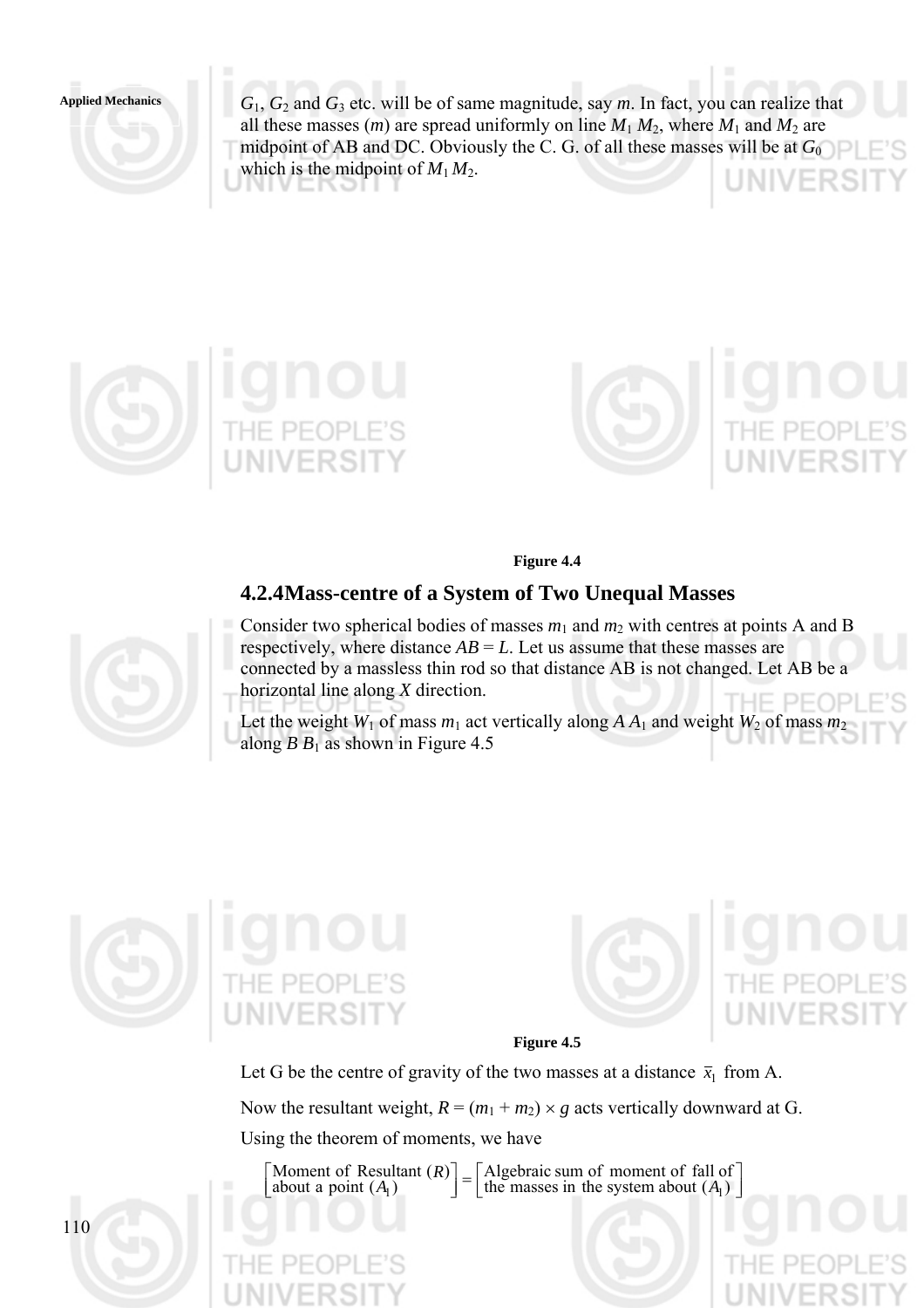$$
R \times \overline{x}_1 = m_2 g \times L
$$
  
where  

$$
R = (m_1 + m_2) \times g = [\Sigma (m)] \times g
$$
  
Comment of Inertia  

$$
(m_1 + m_2) \times \overline{x}_1 = m_2 L
$$
 
$$
PLE'S
$$
  
Then, 
$$
S = \sum_{i=1}^{n} (m_i + m_2) \times g
$$

 $\overline{x}_1 = \frac{m_2 L}{\Sigma (m)}$  $\bar{x}_1 = \frac{m_2 L}{\Sigma (m)}$ ;

where  $\Sigma(m) = m_1 + m_2$ 

Similarly, by considering equilibrium of moments about point  $B_1$ ,

$$
\overline{x}_2 = \frac{m_1 L}{\Sigma (m)}
$$

**Case I** 

As a special case, when  $m_1 = m_2 = m$ 

$$
R = m + m = 2 m;
$$
  
\n
$$
\overline{x}_1 = \frac{mL}{2m} = \frac{L}{2}
$$

Thus, midpoint of line AB is the location of C.G. for two equal masses, as expected.

## **Case II**

When  $AB = 6$  m (say), and masses are given as follows :

$$
m_1 = 2 \text{ kg at point A}_1
$$
  
\n
$$
m_2 = 4 \text{ kg} = 2 m_1 \text{ at point B}_1
$$
  
\n
$$
\Sigma m = m_1 + 2 m_1 = 3 m_1 \text{ and } L = 6 \text{ m}
$$
  
\n
$$
\overline{x}_1 = \frac{m_2 L}{\Sigma (m)} = \frac{2L}{3}
$$
  
\n
$$
\overline{x}_2 = \frac{m_1 L}{\Sigma (m)} = \frac{L}{3}
$$

and

It is clear that in general,

$$
\frac{\overline{x}_1}{\overline{x}_2} = \frac{AG}{GB} = \frac{m_2}{m_1}
$$

This implies that distances of the C.G. from the two particle masses are inversely proportional to their masses.

$$
\quad \text{or} \quad
$$

$$
m_1\,\overline{x}_1 = m_2\,\overline{x}_2
$$

$$
m_1 g \overline{x}_1 = m_2 g \overline{x}_2
$$

Therefore, the moment of mass  $m_1$  about G just balances the moment of mass  $m_2$  about G. Thus G, the centre of gravity of two masses, happens to be fulcrum of an imaginary levels AB of negligible weight having two masses  $(m_1)$  and  $(m_2)$  placed at  $x_1$  and  $x_2$  from the fulcrum F as shown in Figure 4.6.

The resultant mass  $(m_1 + m_2)$  is concentrated at location G so that total resultant weight  $R = (m_1 + m_2)$  g acts downward at G and if a fulcrum or support F is provided to the lever at G, the vertical reaction V offered by this support will balance the resultant weight *R* to keep the system of masses in equilibrium.



**Centre of Gravity and** 



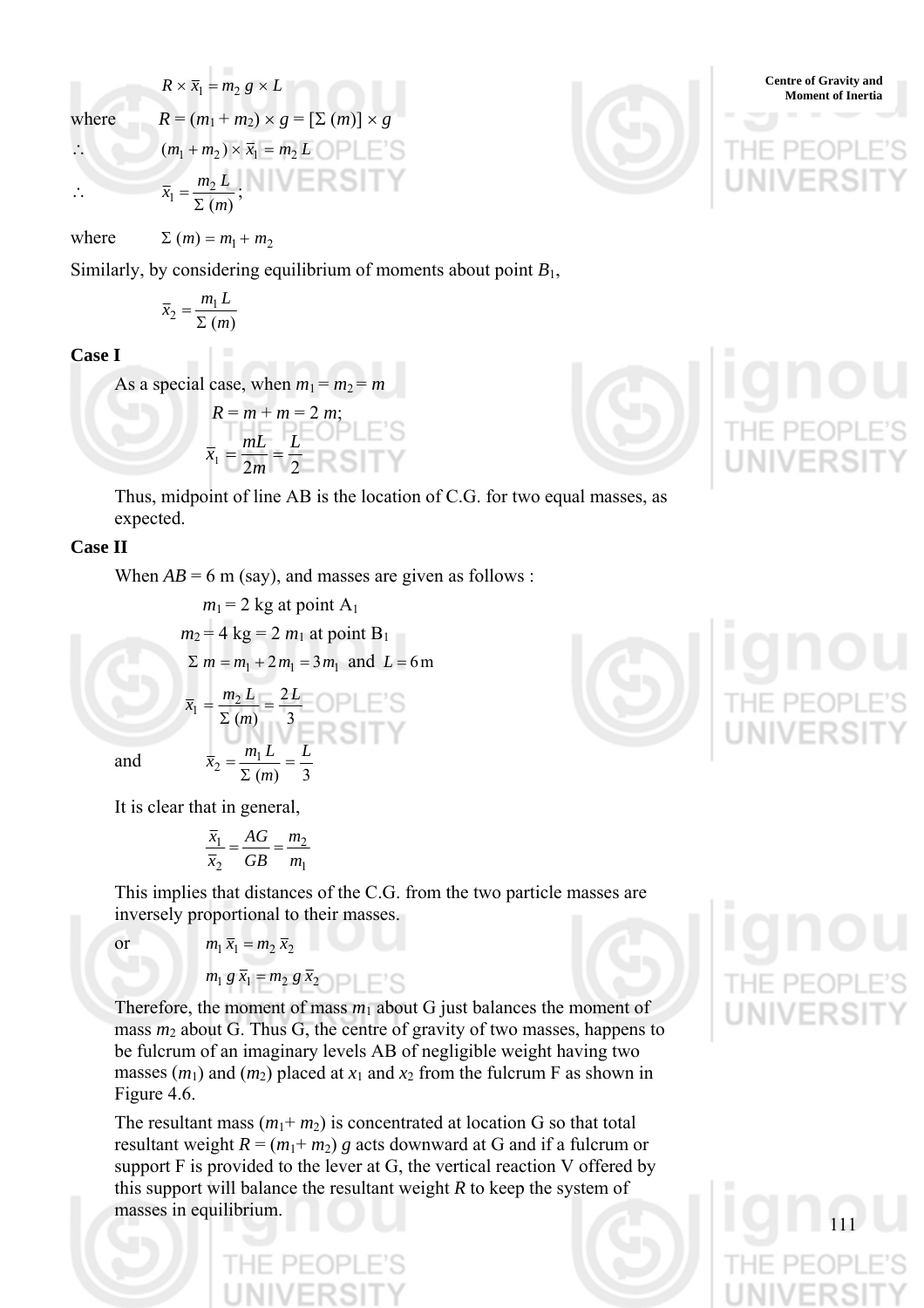





# **4.2.5 Centre of Gravity of a System of Collinear Masses**

It is well understood by now, that centre of gravity of several masses is a point through which resultant weight *R* of the masses passes.

Consider the case of two unequal masses with centres A and B as given in previous section. If the line AB is kept vertical, the two weights  $(m_A g)$  and  $(m_B g)$ will be collinear since they act along same vertical direction AB. Hence, the resultant,  $R = (m_A + m_B) \times g$ , will also be along the line AB passing through the centre of gravity G as shown in Figure 4.7(a). The distance  $\bar{x}_a$  (i.e.  $\bar{x}_1$ ) has already been worked out in the previous section.

This is also true for a system of masses  $m_A$ ,  $m_B$ ,  $m_C$ ,  $m_D$  etc., all having their centres A, B, C, D lying on a rigid massless rod along line AD. Hence, all these collinear masses can be placed along a single vertical line AD as shown in Figure 4.7(b).







112





**(a) (b)** 



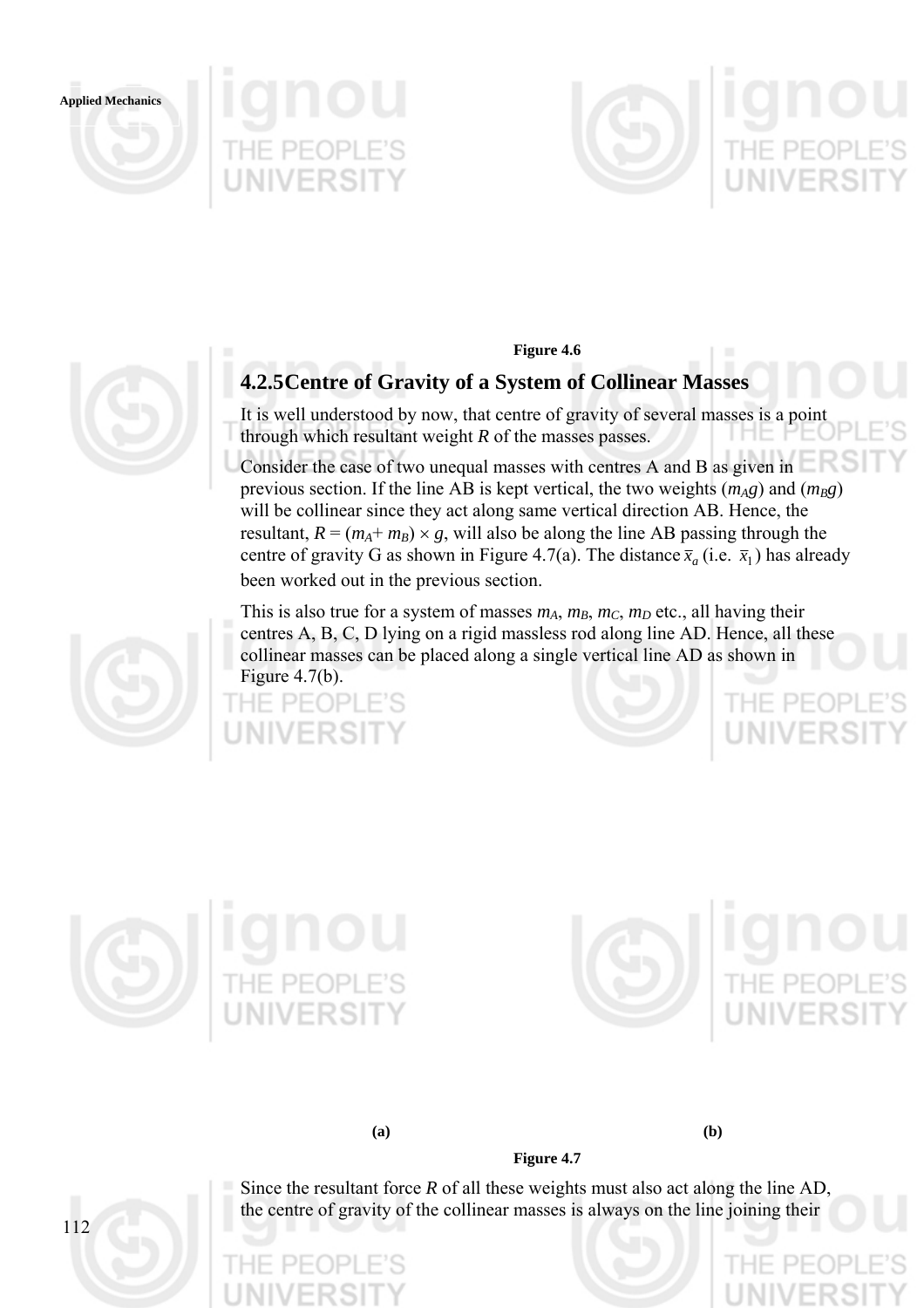**Moment of Inertial centres.** This logical thinking is even otherwise appealing to our commonsense. **Centre of Gravity and** Moment of Inertia The same type of reasoning can be applied to determine the location of centre of gravity of a triangular plate of uniform mass per unit area.

# **4.2.6 Centre of Gravity of a Uniform Triangular Plate**

The centre of gravity of a uniform triangular plate (i.e. with uniform thickness) lies at its centroid, which is the point of intersection of its medians. This can be proved on the basis of following logic.

Consider the triangular plate ABC as shown in Figure 4.8

#### **Figure 4.8**

Let  $M_1$  and  $M_2$  be the midpoint of sides BC and AB of the triangle. Consider a typical small strip  $B_1 C_1$  parallel to side BC. The midpoint  $M_1'$  of this strip lies on the median  $AM<sub>1</sub>$ . Since the strip has uniform mass per unit of length, mass centre of this strip is at  $M_1'$ . UE DE*l* 

This result is based on again the old logic that for every elemental mass δ*m* at *B*′<sup>1</sup> there is an equal mass  $\delta m$  at  $C_1'$  which are equidistant from  $M_1'$ . Similarly, mass-centre of any other strip parallel to BC will lie on this median *AM*1. Further, since the mass-centre for all such strips (parallel to BC) in the triangle lie on the median *AM*1, it can be concluded that the mass-centre of all these masses must lie on the median *AM*1.

Similarly, considering the strips, like  $A_2 B_2$  parallel to AB, it can be proved that mass-centre of the triangular plate should lie on the median *CM*2. Hence, mass-centre of the triangular plate must be at the intersection of the medians.

# **4.2.7 Mass-centre of a System of Coplanar Particles**

Consider a system of coplanar particles *A*1, *A*2, *A*3 etc., having masses  $m_1, m_2, m_3, \ldots$  (or weights  $w_1, w_2, w_3$  etc.) which have their co-ordinates  $(x_1, y_1)$ ,  $(x_2, y_2)$ ,  $(x_3, y_3)$  and so on, as shown in Figure 4.9.

For simplicity of understanding, assume that all the particles lie in a horizontal plane XOY and weights  $w_1$ ,  $w_2$ ,  $w_3$  of these particles  $A_1$ ,  $A_2$ ,  $A_3$  are acting vertically downward along *z-*direction.

Let the resultant *W* of all these weights act at G whose co-ordinates are  $(\bar{x}, \bar{y})$ .

Then,  $W = (w_1 + w_2 + w_3 + ...) = \sum_{i=1}^{n} w_i$ , where *n* is the number of coplanar *i*  $W = (w_1 + w_2 + w_3 + ...) = \sum w_i$ 

particles.









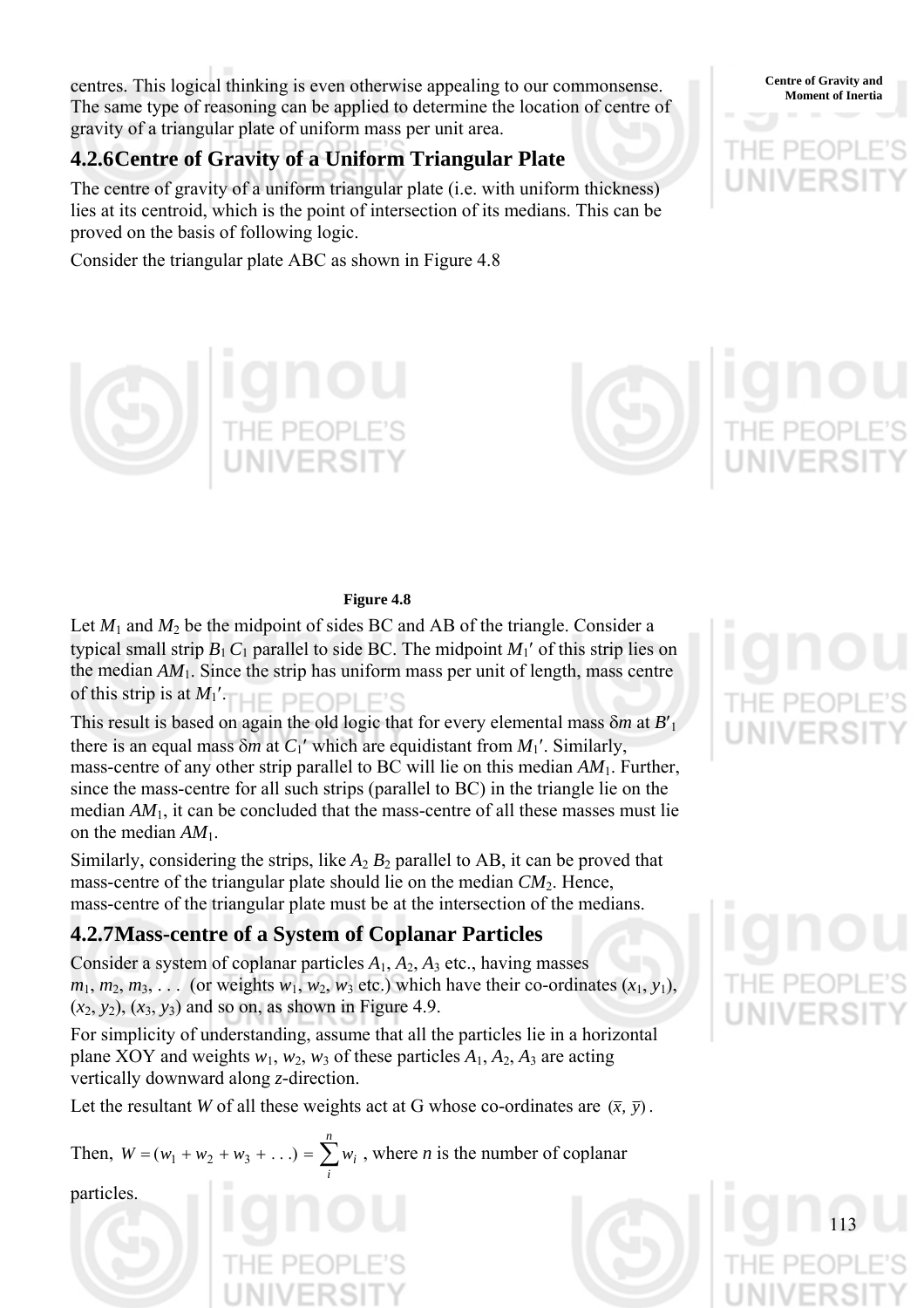





#### **Figure 4.9**

Hence, applying the Varignon's theorem which states that "moment of the resultant force at G is equal to the algebraic sum of the moment of all the individual forces at  $A_1$ ,  $A_2$ ,  $A_3$  etc. about the horizontal axis *OY*".  $W \bar{x} = w_1 x_1 + w_2 x_2 + w_3 x_3 + \dots$ 

$$
= \sum_{i} w_i x_i
$$

$$
\overline{x} = \frac{\sum_{i} (w_i x_i)}{W} = \frac{\sum_{i} (w_i x_i)}{\sum_{i} w_i}
$$

Similarly, considering the theorem about axis OX.

$$
W \overline{y} = w_1 y_1 + w_2 y_2 + w_3 y_3 + \dots
$$
  

where,  $\Sigma$  implies the sum of all terms where *i* varies from 1 onwards for all masses. *i*

The concept of centre of gravity or mass-centre of thin plates can be extended to that of centroid of plane areas. Thus, replacing the masses by corresponding areas, we have centroid of a rectangular area ABCD at its geometric centre or the point of intersection of diagonals. The centroid of a triangular area is at its point of intersection of the medians. Note that centroid of a plane area of a given shape and centre of gravity of thin plate of the same shape are at the same location provided the plate has uniform-mass per unit area.

# **4.2.8 Centroid of Irregular Shaped Area**

Consider an irregular area, *A*, as shown in Figure 4.10 (having a small thickness throughout) which can be divided into a large number of elemental areas, such as, δ*Ai*.

We can write *A* as a summation of elemental areas

$$
\therefore \qquad A = \delta A_1 + \delta A_2 + \ldots + \delta A_i + \ldots
$$

 $= \sum_{i} \delta A_i$ , where,  $i = 1, 2, 3, ..., n$  (say).



114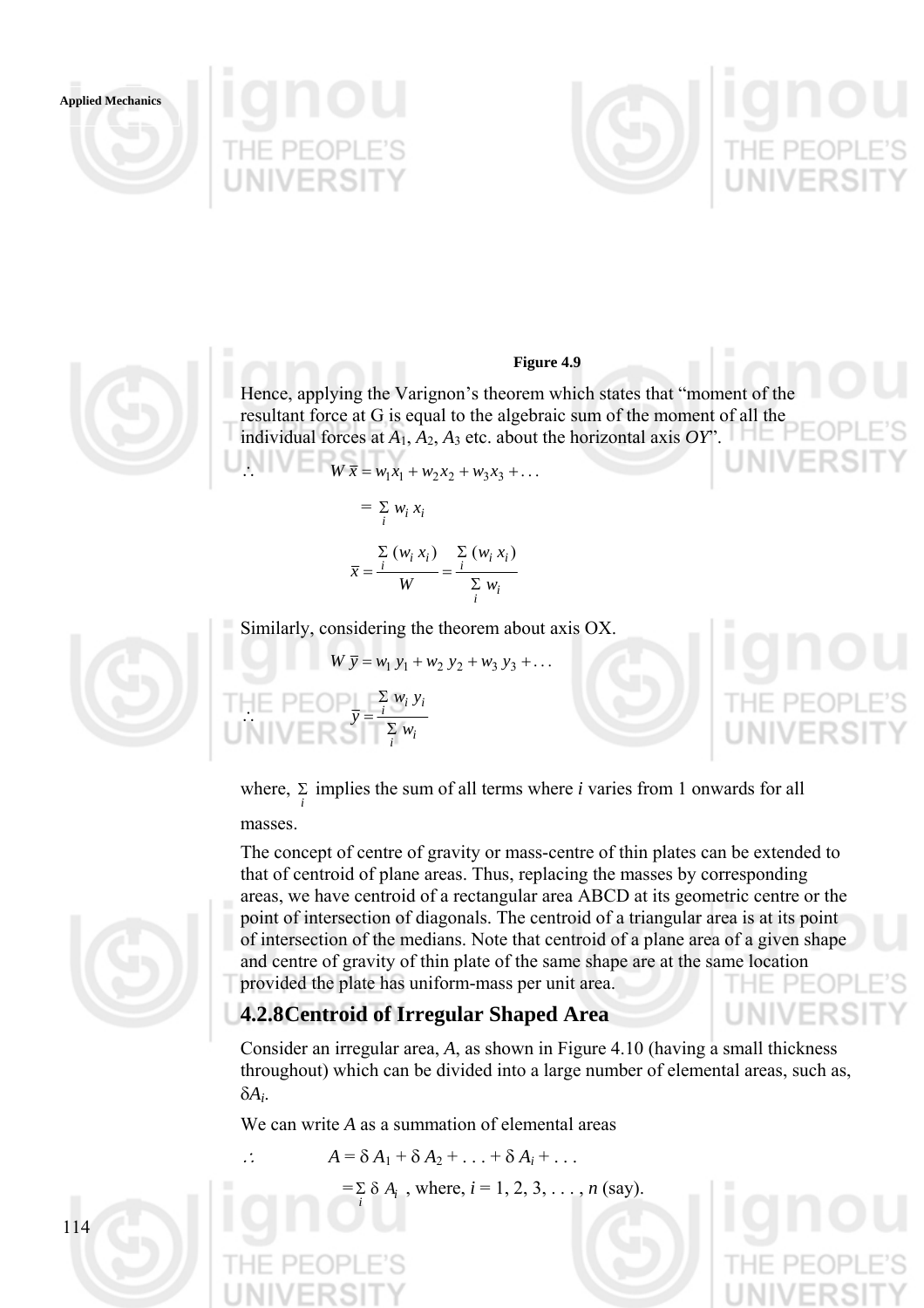



#### **Figure 4.10 : An Irregularly Shaped Area**

Considering the centroid of the area *A* at *C*  $(\bar{x}, \bar{y})$  the principle of moments can be applied on the same lines as that for the centre of gravity of weights of various elemental masses, δ*mi*.

$$
A\overline{x} = \sum_{i} (A_i x_i) \dots \text{ (taking moments of areas about y-axis)}
$$
\nor

\n
$$
\overline{x} = \frac{\sum_{i} A_i x_i}{\sum_{i} A_i}
$$

Similarly,

$$
\overline{y} = \frac{\sum_i A_i y_i}{\sum_i A_i}
$$
 ... (taking moments of areas about *x*-axis)

Considering a thin plate of uniform mass *m* per unit area, i.e.,  $\delta m_i = \delta A_i \times m_i$ 

Total mass  $M = \sum_{i} m_i = m = \sum_{i} \delta A_i = mA$ .

 $\therefore$  *(mg A)*.  $\bar{x} = \sum_i m_i g x_i$  i.e., taking moments about *y*-axis.

Hence, centre of gravity of the uniform plate is given by

$$
\bar{x} = \frac{\sum m_i x_i}{\sum m_i} = \frac{\sum A_i x_i}{\sum A_i}
$$
 (as derived above)  $mA = \sum m_i$ 

Similarly, we can find the corresponding expression for  $\bar{y}$ .

Hence, numerically the position of centroid of a given area is the same as centre of gravity of thin uniform plate of the same area.

## **4.2.9 First Moment of Area**

The terms  $A_i x_i$  and  $A_i y_i$  are termed as the first moment of area  $A_i$  about  $y$  and  $x$ axes respectively, considering XOY as a horizontal plane. It is to be noted that *xi* and *yi* refer to the co-ordinates of centre of small area, *Ai*.

Similarly, the terms  $(m_i g) x_i$  is the first moment of the weight of mass  $m_i$  about *y* axis, where *xi* is the *x* co-ordinate of centre of the small mass, *mi*.

The numerator  $(\Sigma A_i x_i)$  or  $(\Sigma m_i x_i)$  in the expression for  $\overline{x}$  referred to in the previous section is obtained from the concept of summation of **First Moment of**  area  $(A_i)$  or mass  $(m_i)$ .

#### **Example 4.1**

Determine the centroid of the area OBCD as shown in Figure 4.11.



**Centre of Gravity and Moment of Inertia**

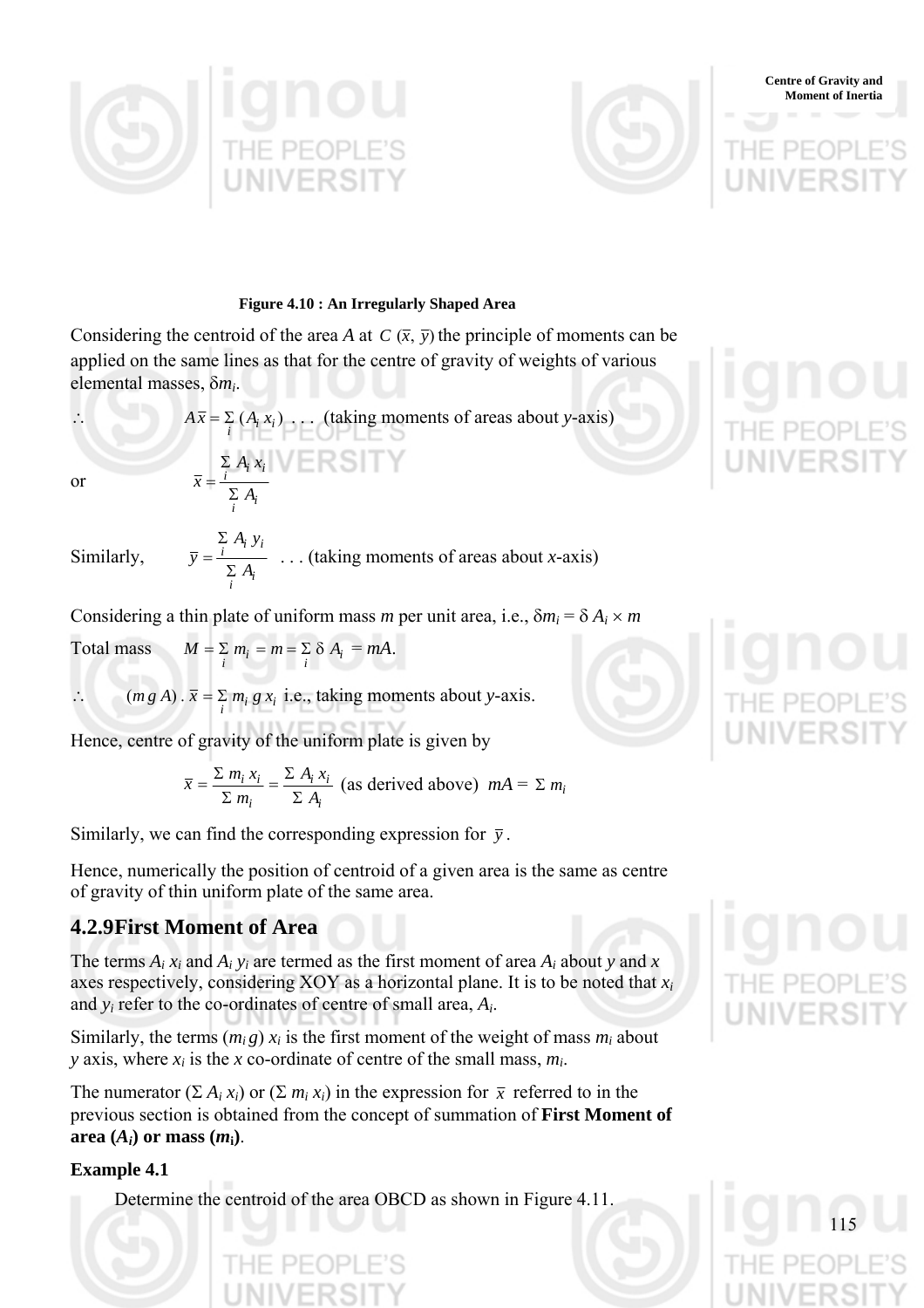



**Figure 4.11** 

**Solution OPLE'S** 

The trapezium area is divided into two simple areas :

- (i)  $A_1$  = Rectangle OLDC = 3 × 6 = 18 m<sup>2</sup> with centroid at  $G_1$  (1.5, 3)
	- (ii)  $A_2$  = Triangular area DLB =  $\frac{6 \times 3}{2}$  = 9m<sup>2</sup> with its centroid at *G*<sub>2</sub>(4, 2)

The computation of co-ordinates  $(\bar{x}, \bar{y})$  for G and other aspects are given in Table 4.1.

**Table 4.1** 



| <b>Sl. No.</b> | Area $(m^2) A_i$  | $x_i$ | $y_i$ | $A_i x_i$ | $A_i y_i$                               |
|----------------|-------------------|-------|-------|-----------|-----------------------------------------|
|                | $A_1 = 18$        |       |       | 27        |                                         |
|                | $A_2 = 9$         |       |       | 36        | 18                                      |
|                | $\sum (A_i) = 27$ |       |       |           | $\sum A_i x_i = 63$ $\sum A_i y_i = 72$ |

Then,  $\bar{x} = \frac{0.3}{25} = 2.33$  m 27  $\bar{x} = \frac{63}{12}$ 

$$
\overline{y} = \frac{72}{27} = 2.67
$$
 m

Hence, the co-ordinates of centroid G are  $\bar{x} = 2.33$  m and  $\bar{y} = 2.67$  m

# **Example 4.2**

Determine the centroid of an area shown in Figure 4.12(a). **ERSIT** 



**Solution** 

**Figure 4.12(a)** 

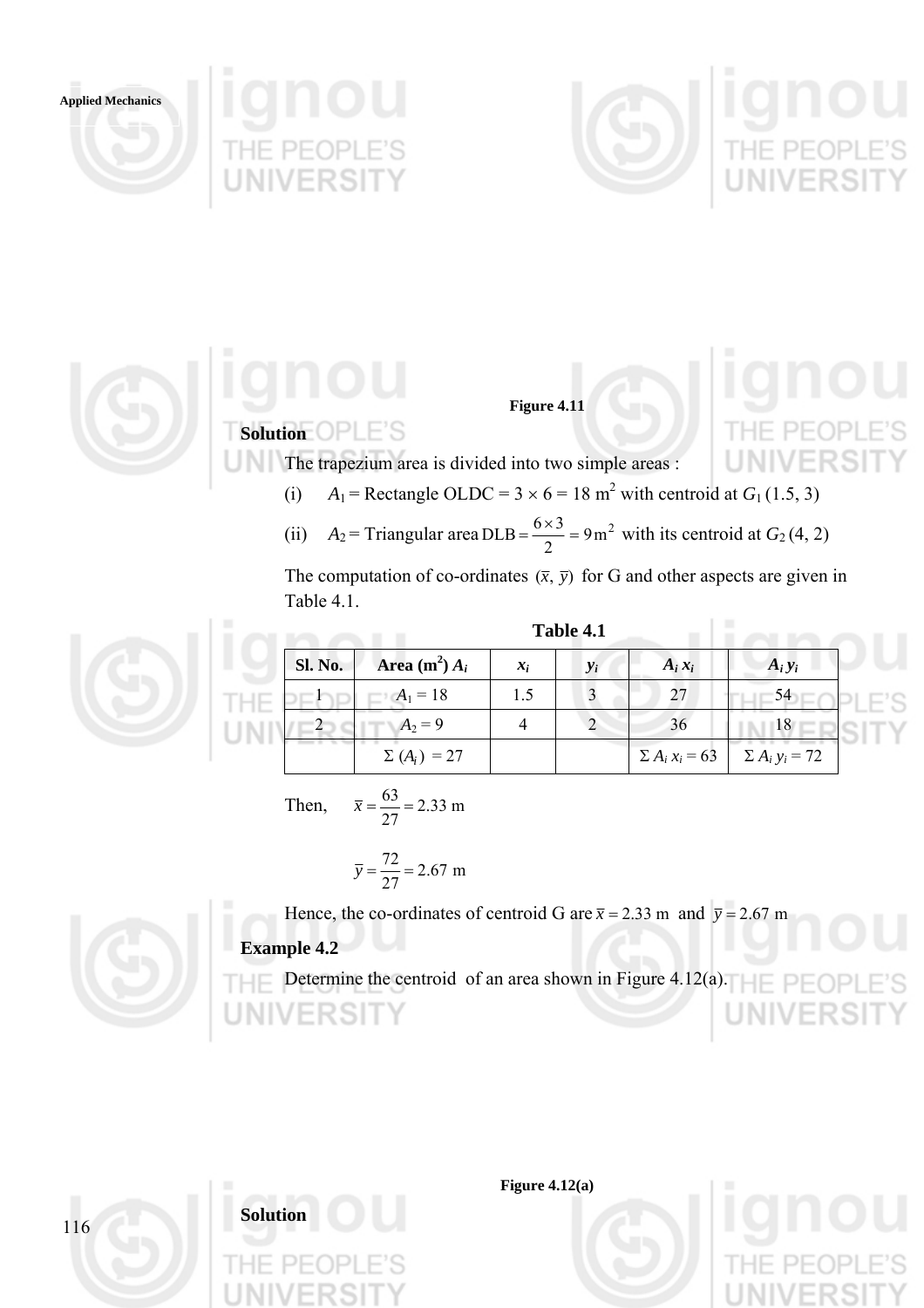This problem can be attempted in two ways as shown in Figure 4.12(b) and Figure  $4.12(c)$ .

The total area A is divided in to the three parts  $A_1$ ,  $A_2$  and  $A_3$  in Figure 4.12(b) while the same area A can be divided in two parts  $A_1'$  and  $A_2'$  (shown shaded) in Figure 4.12(c).

# **(b) (c) Figure 4.12**

Let G be the centroid of area A as shown in Figure 4.12(a) with  $(\bar{x}, \bar{y})$ co-ordinates.

|        | Refer Figure 4.12(b)               |                       |                      |                |                      |                                                                      | Refer Figure $4.12(c)$              |                          |  |
|--------|------------------------------------|-----------------------|----------------------|----------------|----------------------|----------------------------------------------------------------------|-------------------------------------|--------------------------|--|
| Sl. No | $A_i(m^2)$                         | $\mathbf{x}_i$<br>(m) | $A_i x_i$<br>$(m^3)$ | $y_i$<br>(m)   | $A_i y_i$<br>$(m^3)$ | $A_i'$<br>(m <sup>2</sup> )                                          | $x_i$<br>(m)                        | $A_i'$ $x_i'$<br>$(m^3)$ |  |
|        | $A_1 = 18$                         | 1.5                   | 27                   | 3              | 54                   | $A_1' = 36$                                                          | 3                                   | 108                      |  |
|        | (OLM <sub>2</sub> B)               |                       |                      |                |                      | $(=6\times 6)$                                                       |                                     |                          |  |
| 2      | $A_2 = 9$                          | 4.5                   | 40.5                 | 1.5            | 13.5                 | $A_2' = (-4.5)$                                                      | $\overline{5}$                      | $-22.5$                  |  |
|        | $(ALKM_1)$                         |                       |                      |                |                      |                                                                      |                                     |                          |  |
| 3      | $A_3 = 4.5$                        | $\vert$ 4             | 18.0                 | $\overline{4}$ | 18                   |                                                                      | $\Sigma A_i' = 31.5$ m <sup>2</sup> |                          |  |
|        | $(M_1M_2K)$                        |                       |                      |                |                      |                                                                      |                                     |                          |  |
|        | $\Sigma A_i = 31.5$ m <sup>2</sup> |                       | $\Sigma = 85.5$      |                | $\Sigma = 85.5$      | $\therefore \bar{x} = \bar{y} = \frac{85.5}{31.5} = 2.714 \text{ m}$ |                                     |                          |  |

$$
\therefore \qquad \bar{x} = \frac{85.5}{31.5}; \qquad \bar{y} = \frac{85.5}{31.5}
$$

 $\bar{x} = 2.714 \text{ m}, \qquad \bar{y} = 2.714 \text{ m}$ 

It is to be noted from Table 4.2 that whichever way we consider the division of regular area, either all positive or some of them negative, we should finally get a unique value of

- (i)  $\Sigma A_i$ ,
- (ii)  $\Sigma A_i x_i$ , and
- $(iii)$   $\Sigma A_i y_i$

For a given area A, the co-ordinates,  $\bar{x}$  and  $\bar{y}$  will be a unique set of values.

**Note :** If the problem of C.G. (centre of gravity) of a uniform plate is considered, where out of a square plate OACB a triangular part

**Centre of Gravity and**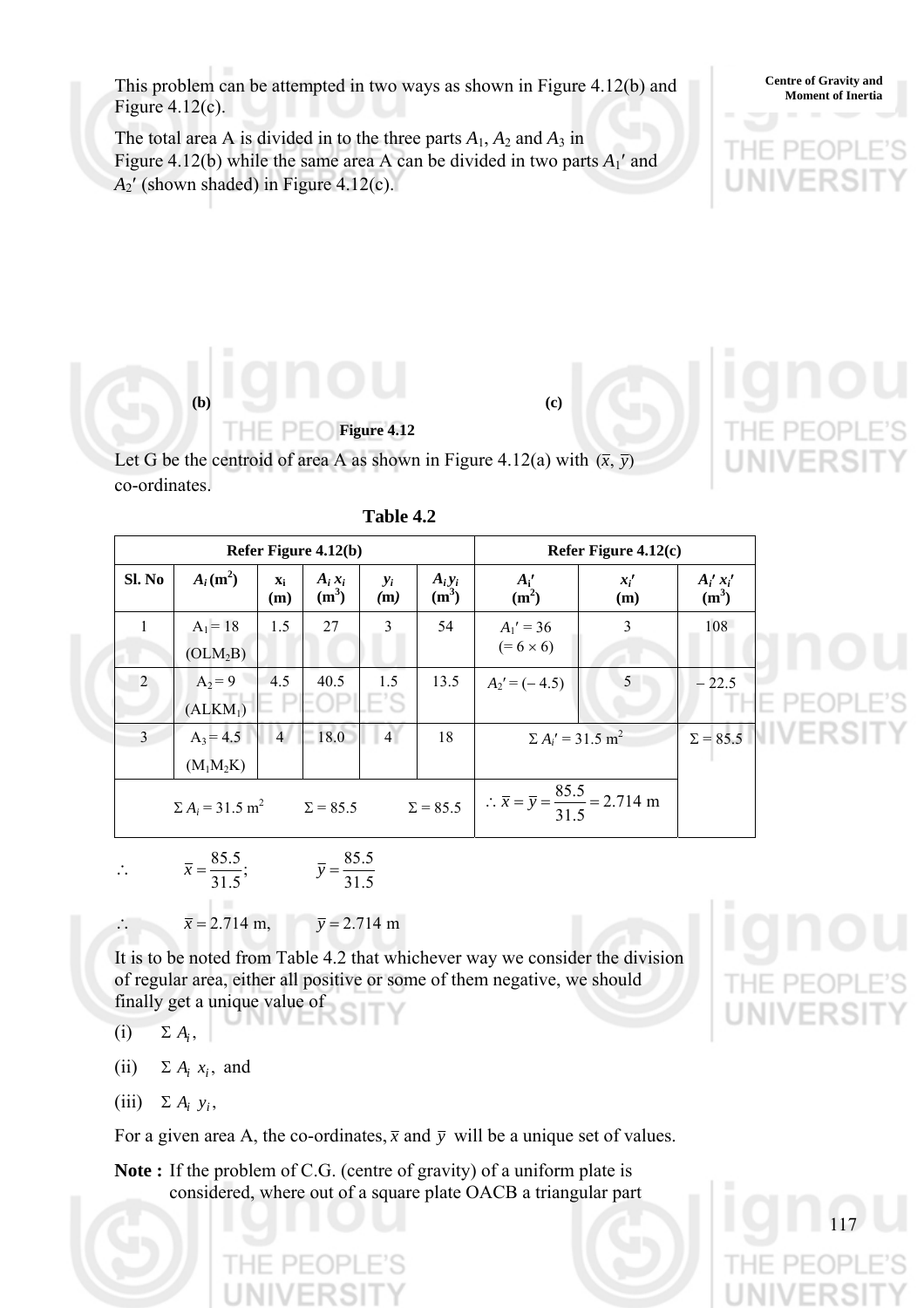$M_1$  *CM*<sub>2</sub> is cut out, the position of centre of gravity of such a plate is the same as the position of centroid of area in Figure 4.12(a).

E'S **Example 4.3** 

> A square plate of uniform thickness and density is bent along  $M_1 M_2$  till corner C coincides with centre C′ as shown in Figures 4.13(a) and (b). Determine the centre of gravity of the area thus formed.







THE P

**(a) (b)** 

**Figure 4.13** 

#### **Solution**

Let *w* be the uniform weight of the plate per unit area. The entire plate after it is bent can be considered to be made up of three parts.

- (i)  $W_1$  = Weight corresponding to a square plate OACB
	- $=$  (36 w) at location (3, 3)

(ii)  $W_2$  = weight corresponding to overlapped portion  $M_1$  C'  $M_2$  $= (4.5 \text{ w})$  at location  $(4, 4)$ 

(iii)  $(-W_3)$  = Portion  $(M_1(M_2))$  which is removed

 $= (-4.5 \text{ w})$  at location  $(5, 5)$ 

∴ Resultant  $W = \sum W_i = (w_1 + w_2 - w_3) = 36$  w.





118

| $w_i$               | $x_i$ | $W_i X_i$                  | $y_i$ | $W_i Y_i$                  |
|---------------------|-------|----------------------------|-------|----------------------------|
| $w_1 = 36$ w        |       | 108 w                      |       | 108 w                      |
| $w_2 = 4.5$ w       |       | 18 <sub>W</sub>            | 4     | 18 w                       |
| $w_3 = -4.5$ w      |       | $-22.5 w$                  |       | $-22.5 w$                  |
| $\Sigma w_i = 36$ w |       | $\Sigma w_i x_i = 103.5$ w |       | $\Sigma w_i x_i = 310.5$ w |

 $\therefore$   $\overline{x} = \frac{103.3}{36} = 2.88 \text{ m}$ 36  $\bar{x} = \frac{103.5}{25.6} = 2.88 \text{ m}$  and  $\bar{y} = 2.88 \text{ m}$ 

This example can also be solved by other alternative way by considering the total plate in parts as follows :

(i)  $W_1'$  = weight of rectangular plate ( $BM_2 M_3 O$ )

18 w with its mass-centre at (1.5, 3)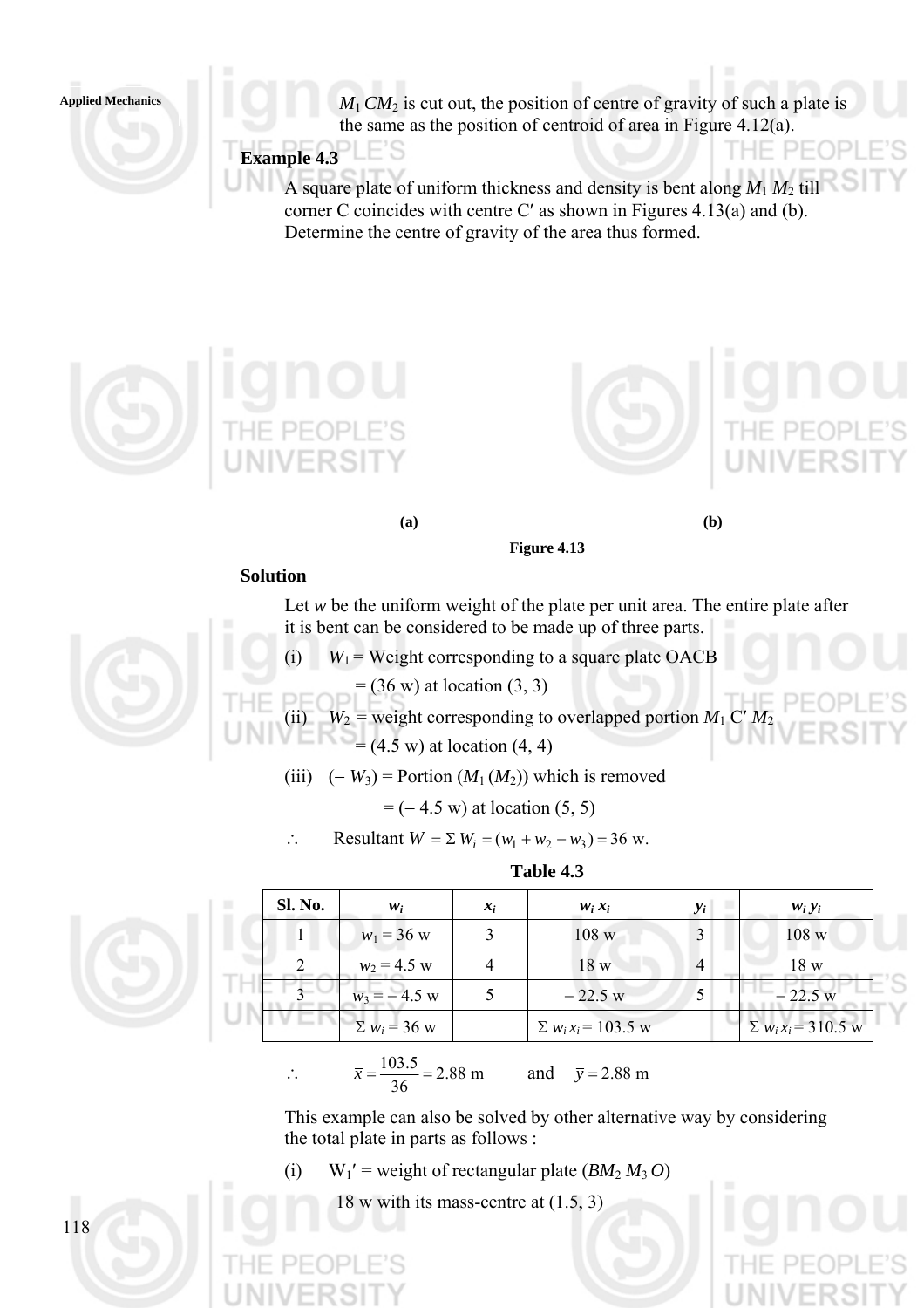- (ii)  $W_2' =$  weight of square plate  $(C' M_1 A M_3)$  Centre of Gravity and Moment of Inertia 9 w with its mass-centre at (4.5, 1.5)
- (iii)  $W_3'$  = weight of two triangular plates  $(M_1 M_2 C')$ 9 w with its mass-centre at (4, 4)

Note that resultant weight  $W = \sum w_i = (18 + 9 + 9) w = 36 w$  as before.

#### **Example 4.4**

Determine the centroid of the shaded area shown in Figure 4.14.







**Figure 4.14** 

#### **Solution**

Net area of shaded portion of Figure 4.14

= The area  $(A_1)$  of full circle of radius  $r$  – The area  $(A_2)$  of cut out circle of radius 2  $\frac{r}{2}$ .

$$
= \pi r^2 - \frac{\pi r^2}{4} = \frac{3\pi r^2}{4}
$$

Area  $A_2$  is to be regarded as negative area.

Consider moment of areas about G, the required centroid.

∴  $\Sigma A_i x_i = 0$  since the lever-arm of the resultant area A about G is zero,

 $\therefore$  *A*<sub>1</sub> *x*<sub>1</sub> + (− *A*<sub>2</sub>) *x*<sub>2</sub> = *A* × (0) = 0 (i.e., taking moments of areas about G)

 $\therefore \pi r^2$  (- $\bar{x}$ ) +  $\left[-\frac{\pi r}{4}\right] \times \left\{-\left(\frac{r}{2} + \bar{x}\right)\right\} = 0$  $2\left(-\bar{x}\right)+\left(-\frac{\pi r^2}{r}\right)\times\left(-\left(\frac{r}{r}+\bar{x}\right)\right)=$ ⎭  $\left\{ \right\}$ ⎫  $\lfloor$  $\left(-\left(\frac{r}{2} + \overline{x}\right)\right)$ ⎠  $\left(\frac{r}{2} + \overline{x}\right)$  $\begin{cases} x \\ -\left(\frac{r}{2} + \frac{r}{2}\right) \end{cases}$ ⎠ ⎞  $\overline{\phantom{a}}$ ⎝  $\pi r^2$  (- $\bar{x}$ ) +  $\left(-\frac{\pi r^2}{r^2}\right) \times \left(-\left(\frac{r}{2}+\bar{x}\right)\right) = 0$  (distances to the left of G are

taken as – ve, or say anticlockwise moments are taken as –ve).

 $\therefore -\frac{3\pi r}{4} \overline{x} + \frac{\pi r}{4} = 0$  $4 \times 2$  $3\pi r^2$  -  $\pi r^3$  $-\frac{3\pi r^2}{4} \bar{x} + \frac{\pi r^3}{4 \times 2} =$ 

$$
\therefore \qquad \overline{x} = +\frac{r}{6}
$$

Positive sign of  $\bar{x}$  indicates that with respect to the origin O of reference axes *x* and *y*,  $\bar{x}$  = OG is along positive direction of *x* axis. Since the centres



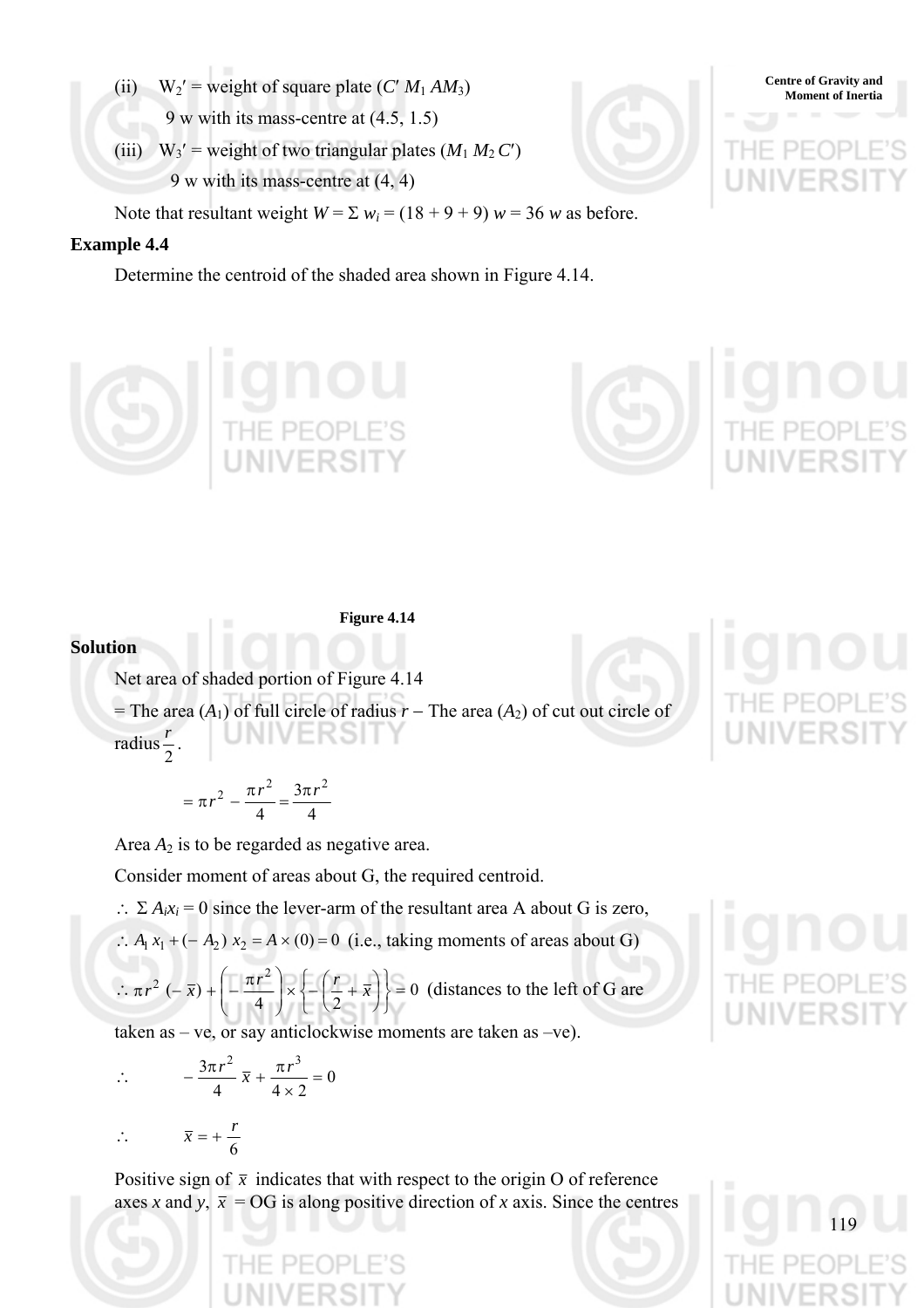Applied Mechanics **O** and A of the two areas  $(A_1)$  and  $(-A_2)$  are taken along *x* axis; G lies on AO.

> **SAQ 1**  ΟP

> > Determine the centroid of a plate with uniform mass per unit area having a shape given in Figure 4.15.





**Figure 4.15** 





Determine the centroid of the area as shown in Figure 4.16, where D is the contact point of the circle to the edge CF.





**Figure 4.16** 



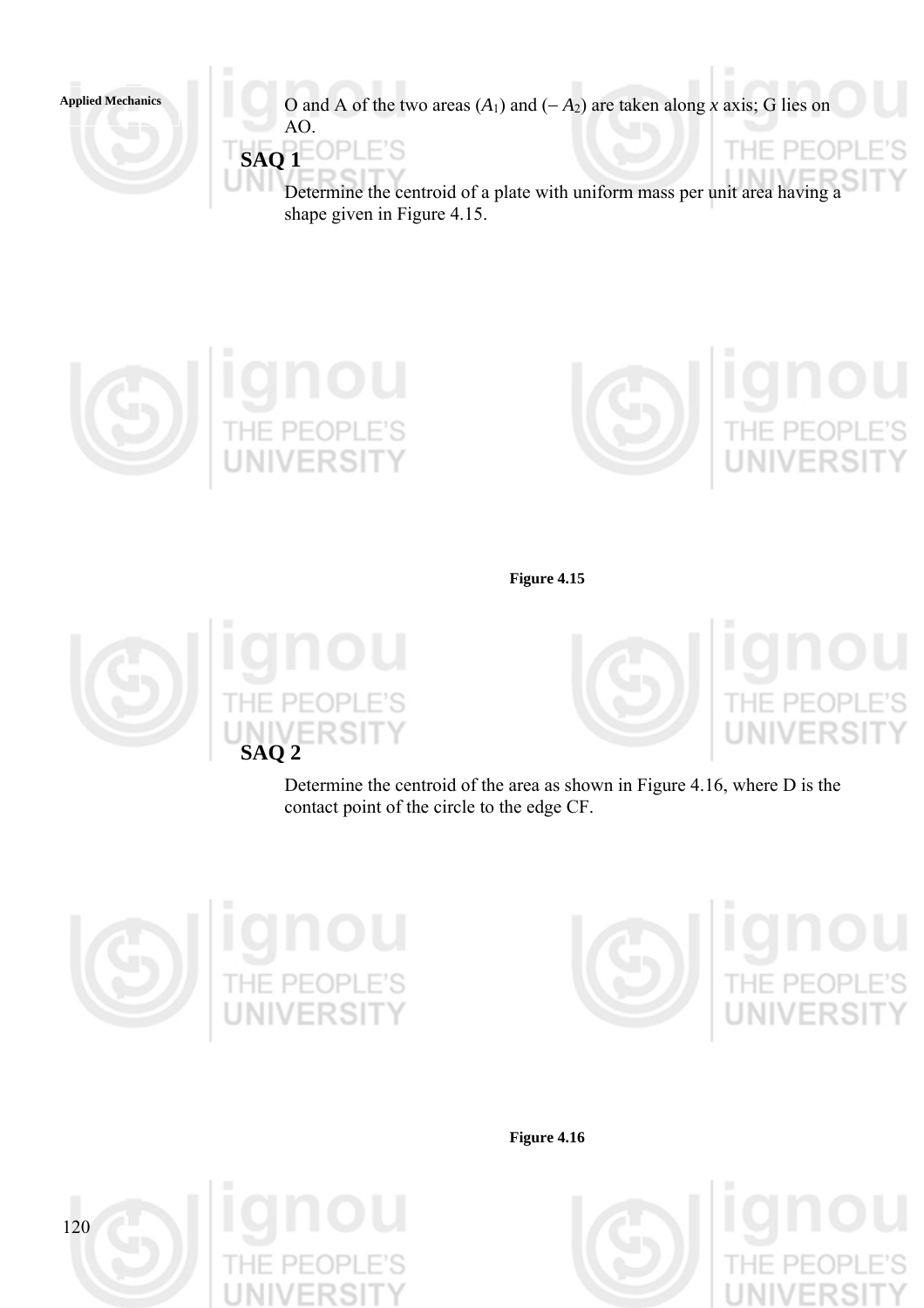A thin uniform triangular plate OAB where  $\angle$  AOB = 90<sup>°</sup> is bent along  $M_1 M_2$  where  $M_1$  and  $M_2$  are midpoints of AB and AO, respectively till apex A is made to coincide with point O. Here  $OA = 12$  cm and  $OB = 6$  cm.

Determine the location of C.G. of such a plate with respect to axes OA (*x* axis) and OB (*y* axis).



# **4.3 MOMENT OF INERTIA OF AREA**

# **4.3.1 Definition**

Consider an area of a surface as consisting of a large number of small elements of area *dA* each. The area integral of all such elements can be written mathematically as under :

$$
\int_A (dA) = A
$$

Referring to Figure 4.17, the Area Moment of Inertia of elemental area *dA* about *x*-axis, in its plane is defined as :

 $I_x$  (element) =  $dA \times y^2$ 

*I<sub>y</sub>* (element) =  $dA \times x^2$ 

Since, the axis *x* lies in the plane of element, these are also called as **axial moment of inertia of the element** *dA*.





121





Polar moment of inertia of *dA* about *z*-axis perpendicular to plane of A is defined as  $\cdot$ 

$$
I_{z(\text{Element})} = dA (x^2 + y^2)
$$

Also, we defined the product of Inertia of element *dA* with respect to axes *x* and *y*,

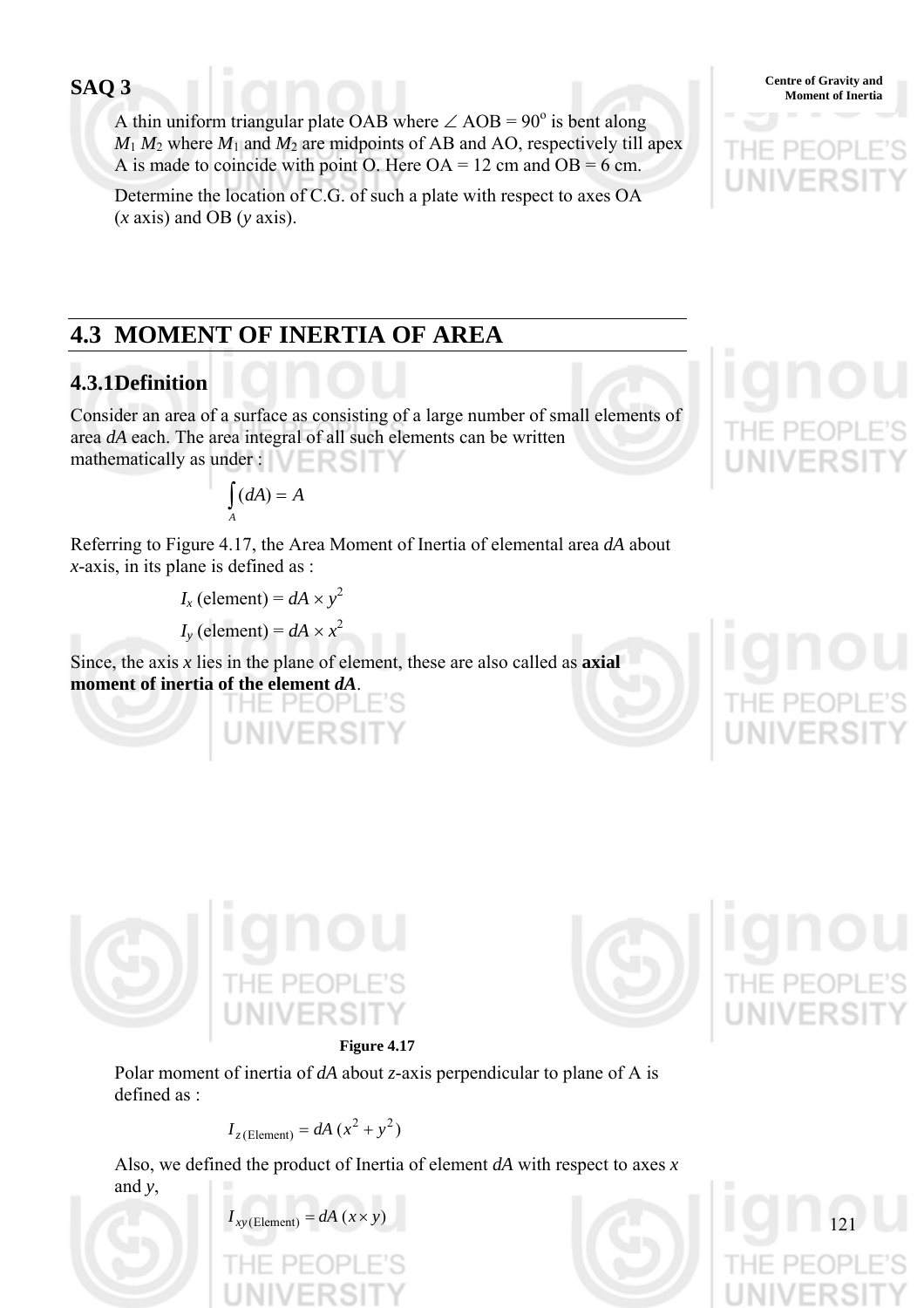## Applied Mechanics **Moment of Inertia of Area A**

Moment of Inertia (M. I.) of full area A about centroidal axis CX, where C is the centroid of the area A is given by surface integral as follows :

THE PEOP

IE PEO

THE PEOP

$$
I_{x(A)} = \int_A dA \times y^2
$$

Similarly, about axis CY,  $I_{y(A)} = \sum_{A} dA \times x^2$ 

## **4.3.2 Perpendicular Axis Theorem**

Polar Moment of Inertia of A about *z* axis passing through C. Referring Figure 4.17, where axis ZC is perpendicular to the plane of area A, we have

$$
I_{z(A)} = \sum dA r^{2} = \sum dA (x^{2} + y^{2})
$$
  
i.e., 
$$
I_{z(A)} = I_{y(A)} + I_{x(A)}
$$

Moment of inertia of the area A about any axis  $X_1X_1$  shown in Figure 4.17 is given by

 $I_{(X,X_1)}$  = (square of distance from  $X_1 X_1$  axis)

$$
=\sum\;dA\left(y+y_1\right)^2
$$

11- PF

where  $y_1$  is the perpendicular distance between  $X_1X_1$  and CX. Thus for a given axis  $X_1X_1$ ,  $y_1$  is constant.

Similarly, 
$$
I_{X_2X_2} = \sum dA (y + y_2)^2
$$

## **4.3.3 Parallel Axis Theorem**

With reference to Figure 4.17, it is noted that first moment of elemental area *dA* about centroidal axis is given by  $(dA \times y)$ . By the definition of centroid C of the area, it is further noted that

$$
\sum\,dA\times y=0
$$

This means that horizontal plate of area A gets balanced about axis CX. When Moment of Inertia of areas are computed about any random axis  $X_1X_1$ , then

$$
I_{(x_1x_1)} = \sum dA (y + y_1)^2
$$
  
THE PEDPLE's =  $\sum dA (y^2 + 2yy_1 + y_1^2)$   
UNIVERSITY =  $\sum dA \times y^2 + 2y_1 \sum dA \times y + y_1^2 \sum dA$   
=  $I_{cx} + 0 + A (y_1)^2$ 

Similarly,

$$
I_{X_2X_2} = I_{cx} + A(y_2)^2.
$$

This equation is termed as parallel axis theorem, whereby it is observed that out of all axes parallel to centroidal axis, CX, the Moment of Inertia about the centroidal axis is minimum, for a given direction of the axis.

Similarly, Referring Figure 4.17,





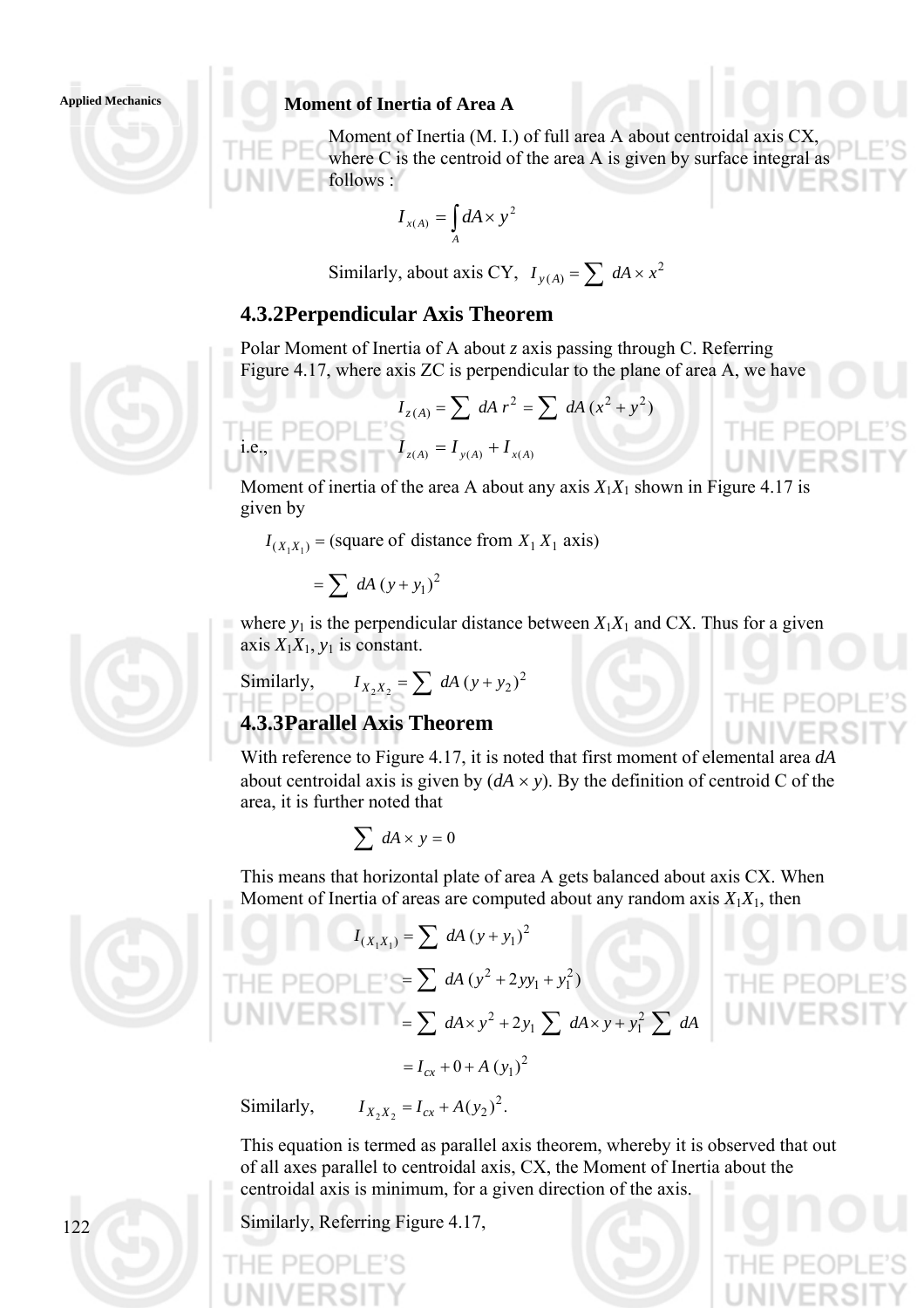$$
I_{Y_1Y_1} = I_{cy} + A(x_1)^2
$$
Centre of Gravity and  
Moment of Inertia

where  $x_1$  is the perpendicular distance between the axes  $y_1 y_1$  and CY.

$$
I_{Z_1Z_1} = G_{CZ} + A(x_1^2 + y_1^2)
$$

where the perpendicular distance between axes  $z_1z_1$  passing through point  $K(x_1, y_1)$  and CZ is

$$
r_1 = \sqrt{x_1^2 + y_1^2}
$$

#### **Example 4.5**

Determine the axial moment of inertia of a rectangular area of base *b* and height *d* about centroidal axis *GX* and the base  $B_1B_2$ .

#### **Solution**

mid-depth, i.e.  $\frac{d}{2}$ .

Referring Figure 4.18, where centroidal axis GX divides the area at





For a thin strip shown shaded, of width *b* and thickness (very small) *dy*, all points on it are at a constant distance *y* from GX,

$$
\therefore \quad dA = b \, dy
$$

Considering *y* as positively upward from centroidal axis GX, for elements below GX, *y* will be treated as negative.

$$
\int A dy = 0
$$
  
\n
$$
I_{GX} = \sum dAy^2 = \sum (b dy) \times y^2
$$
  
\n
$$
\therefore \qquad b \int_{(-d/2)}^{(+d/2)} y^2 dy = b \left[ \frac{y^3}{3} \right]_{(-d/2)}^{(+d/2)}
$$
  
\n
$$
= \frac{bd^3}{12}
$$

Similarly, referring to *y* axis through centroid G,







**Centre of Gravity and**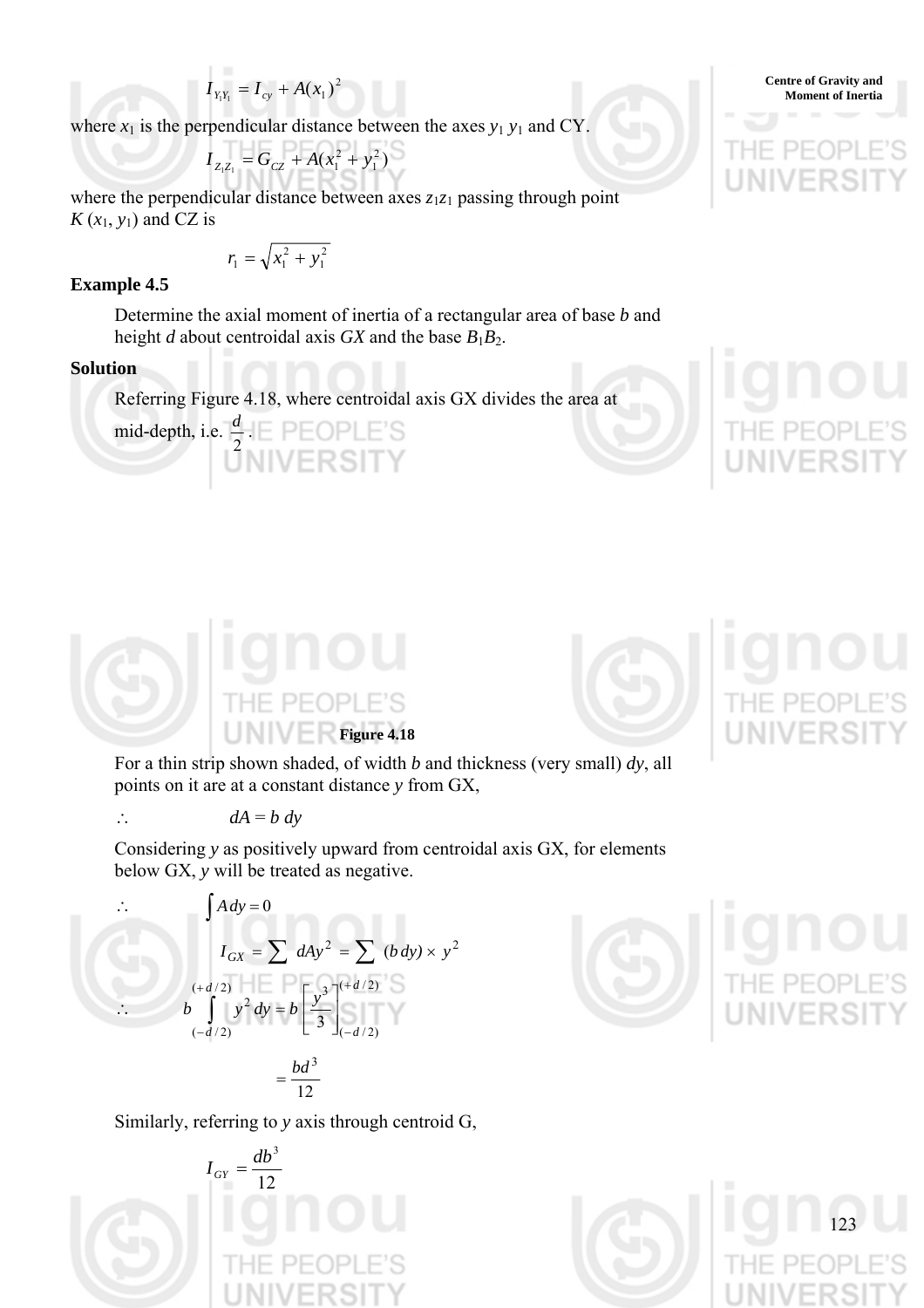Moment of inertia about base  $B_1 B_2$  can be computed either directly or by using parallel axis theorem.

Direct approach is as follow. Referring Figure 4.19,

$$
I_{B_1B_2} = \int dA \times (y')^2
$$
  

$$
I_{B_1B_2} = \int_{(y'=0)}^{(y'=d)} b (dy') \times (y')^2
$$

 $=\frac{b}{2}[y'^{3}]_{0}^{d}$ 







 $PF($ 



where,  $y_1 = \frac{d}{2}$  = perpendicular distance between GX and *B*<sub>1</sub> *B*<sub>2</sub>.

$$
=\frac{bd^3}{12}+bd\left(\frac{d}{2}\right)^2
$$

 $=\frac{bd^3}{4}$ 



# **Example 4.6**

 $=\frac{va}{3}$ 

Determine the Moment of Inertia of a triangular area ABC having base *b* and height *d* about its base BC. Hence or otherwise determine the Moment of Inertia about the centroidal axis parallel to the base.

#### **Solution**

Figure 4.20 shows the triangular area ABC with its centroid G, where perpendicular distance from G to BC (= b) is  $\left| \frac{a}{a} \right|$ ⎠  $\left(\frac{d}{2}\right)$ ⎝  $\big($ 3  $\left(\frac{d}{2}\right)$ .



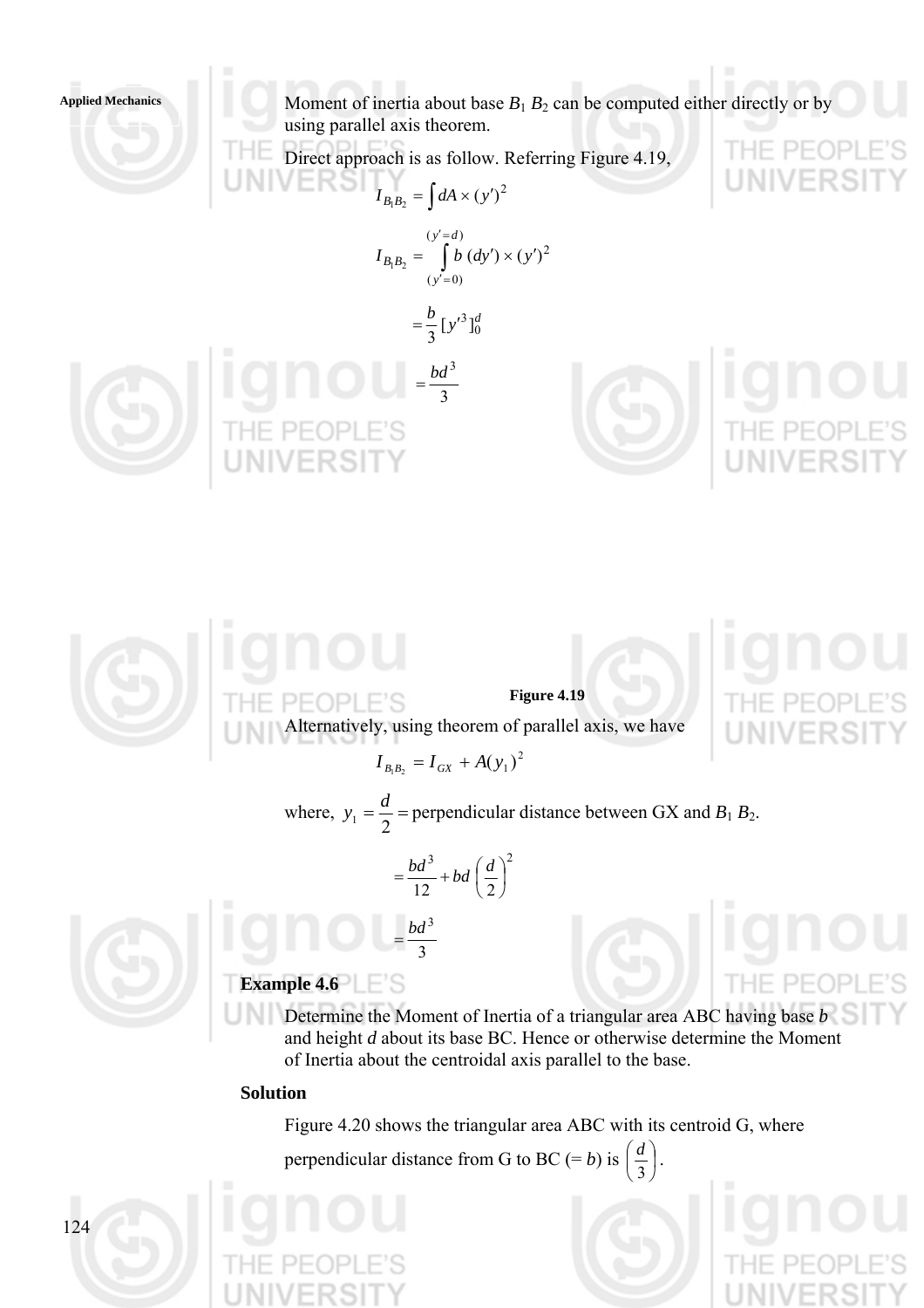



**Centre of Gravity and Moment of Inertia**

**Figure 4.20** 

Consider a thin strip LM, of thickness *dy*, at distance *y* from the base BC. Considering similar triangles, ALM and ABC, we have :

*d b d BC*  $rac{LM}{(d-y)} = \frac{BC}{d} =$  $LM = \frac{b}{d} (d - y)$  $= b \left| 1 - \frac{y}{l} \right|$ ⎠  $\left(1-\frac{y}{y}\right)$  $= b \left( 1 - \frac{y}{d} \right)$ 



Now Elemental Area (shaded)  $dA = b\left(1 - \frac{y}{d}\right)dy$ ⎠  $\left(1-\frac{y}{y}\right)$ ⎝  $= b \nvert 1 -$ 

$$
I_{BC} = \int_{y=0}^{y=d} b \left( 1 - \frac{y}{d} \right) dy (y^2)
$$
  

$$
= b \int_{0}^{d} \left( y^2 - \frac{y^3}{d} \right) dy
$$
  

$$
= b \left( \frac{y^3}{3} - \frac{y^4}{4d} \right)_{0}^{d}
$$
  

$$
= bd^3 \left( \frac{1}{3} - \frac{1}{4} \right) = \frac{bd^3}{12}
$$

Using theorem of parallel axes, we get :

$$
I_{GX} = I_{BC} - A \left(\frac{d}{3}\right)^2
$$

where, GX is the axis through G and parallel to BC.

$$
= \frac{bd^3}{12} - \frac{bd}{2} \left(\frac{d^2}{9}\right)
$$

$$
= \frac{bd^3}{6} \left(\frac{1}{2} - \frac{1}{3}\right) = \frac{bd^3}{36}
$$

#### **Example 4.7**

Determine the Moment of Inertia of an *I*-shaped area about its centroidal axis as shown in Figure 4.21(a) (dimensions are given in mm).



1 Y L

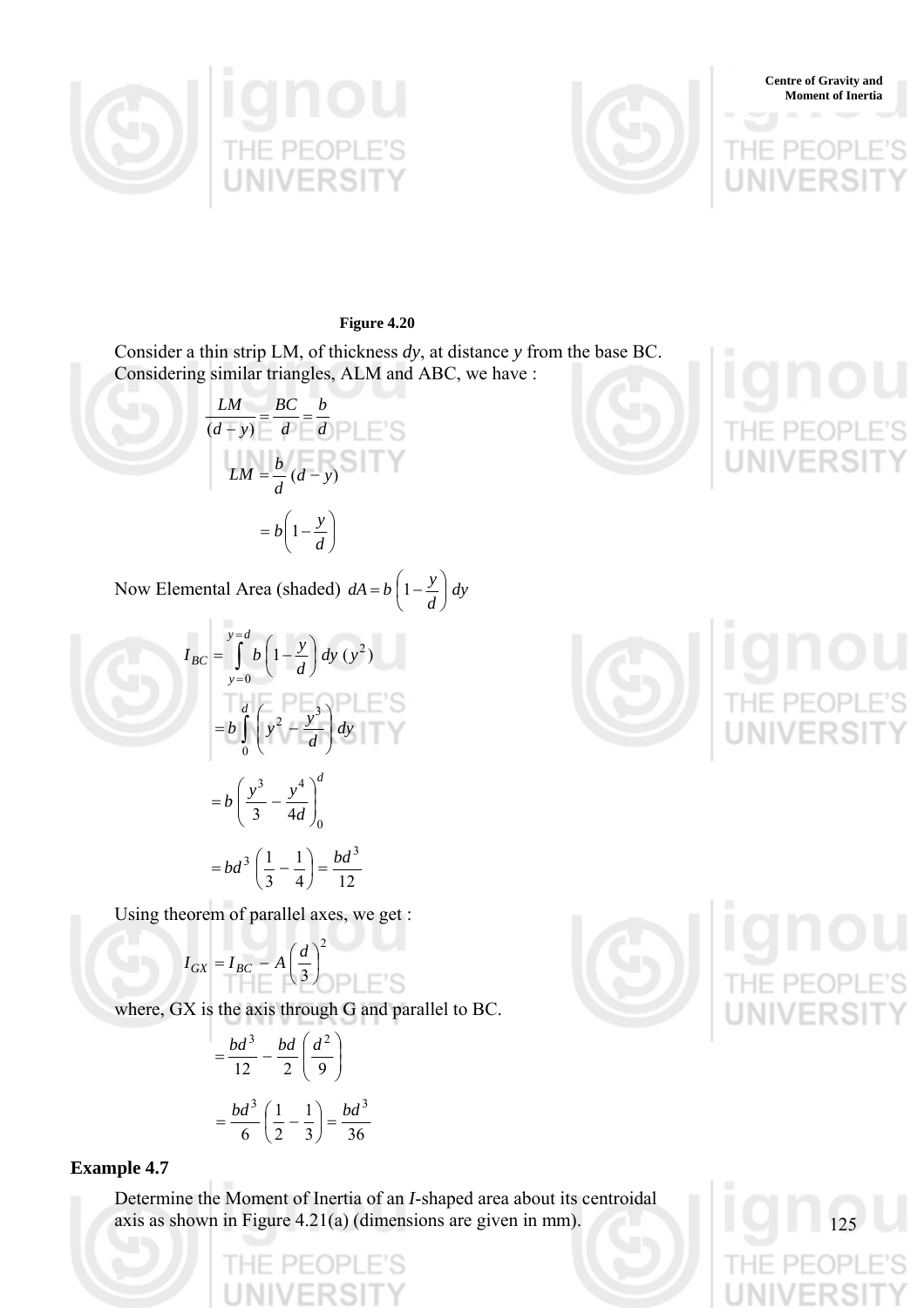



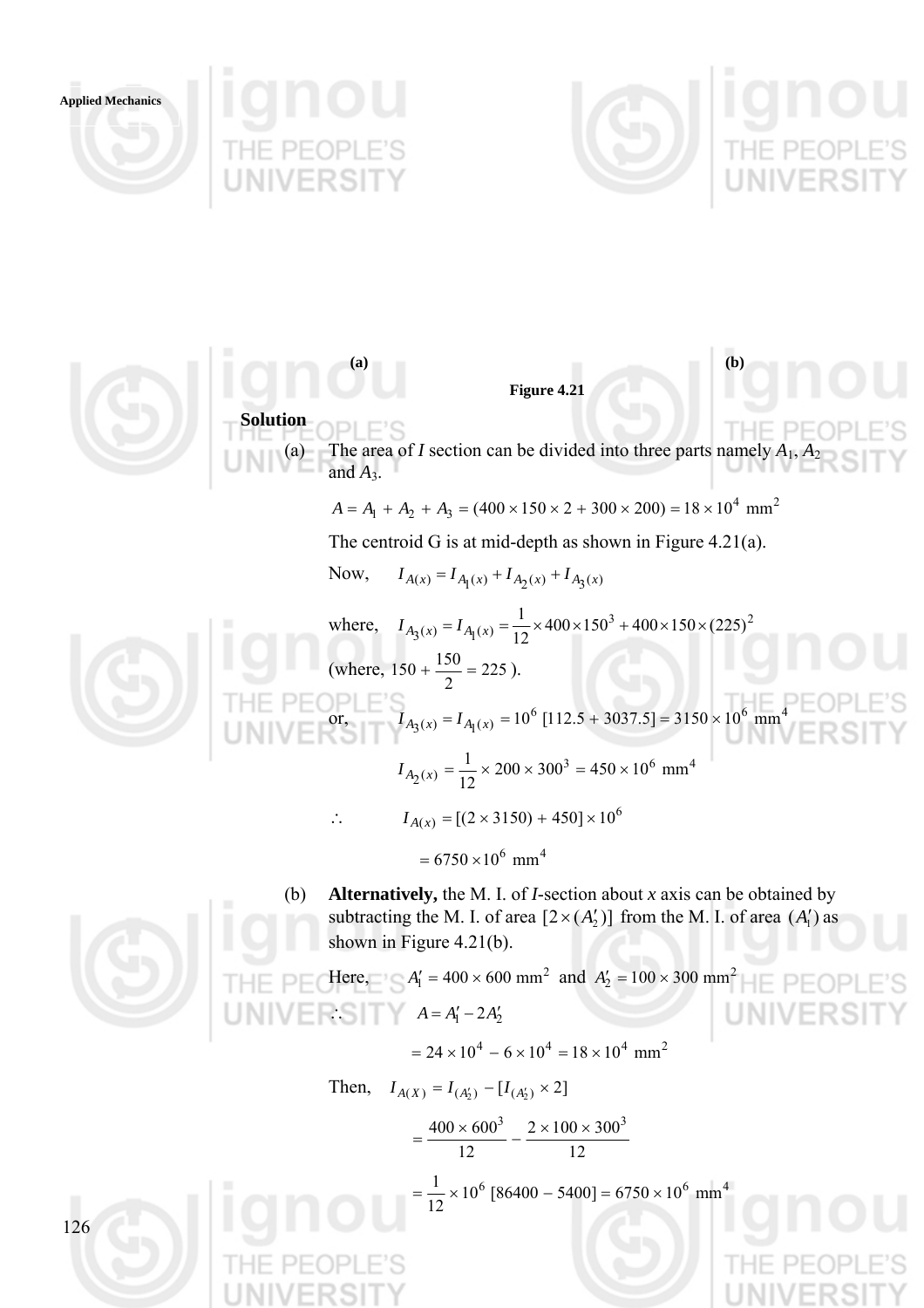Determine the area moment of inertia of a *T*-section about its centroidal axis as shown in Figure 4.22. Determine also the radius of gyration about its centroidal axis CX. 2 S I

**Centre of Gravity and Moment of Inertia** 





# **SAQ 5**

Compute the M. I. of a hollow section shown in Figure 4.23 about its centroidal axis OX. S

127



**Figure 4.23** 





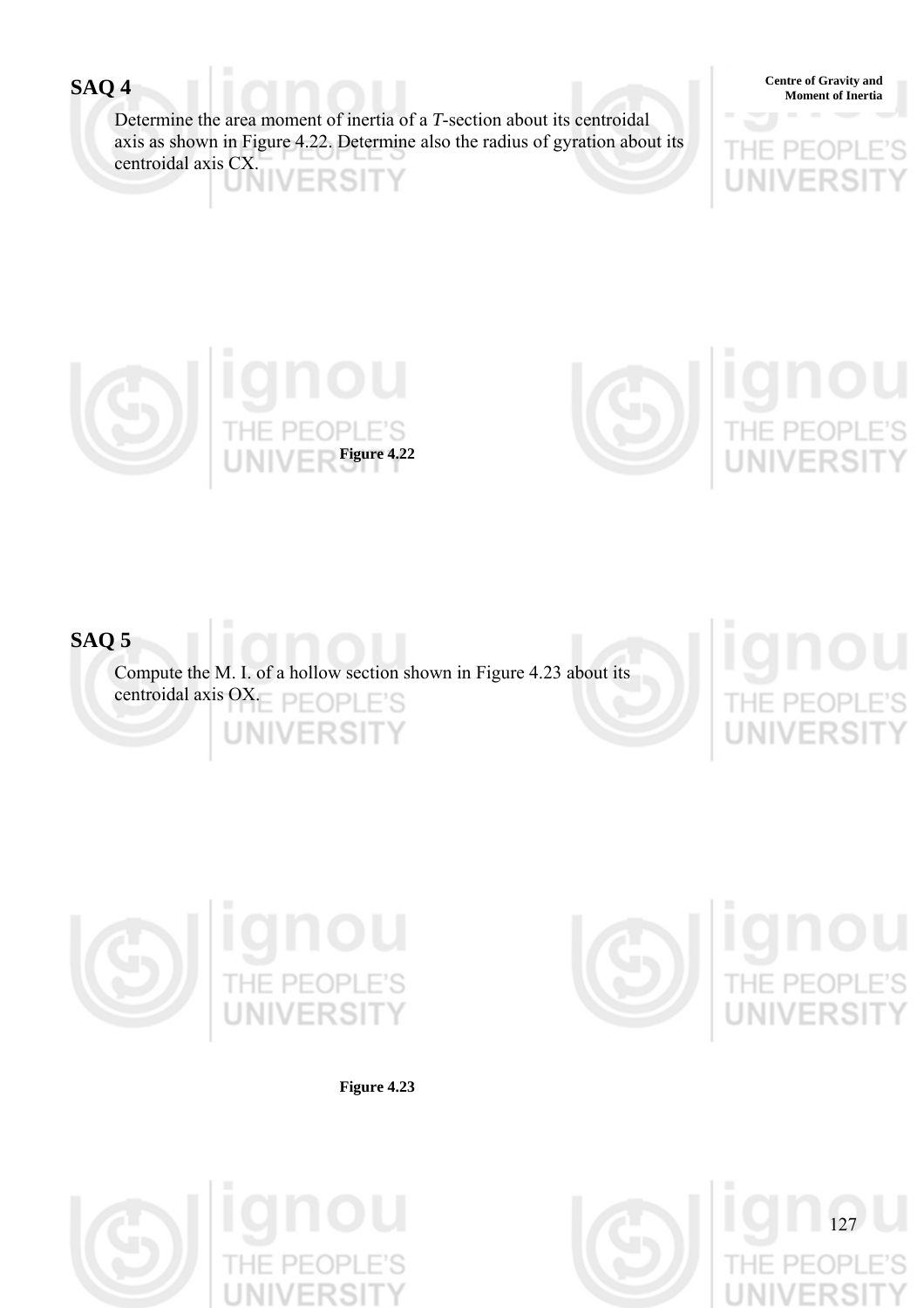Applied Mechanics **SAQ 6** 

Determine the centroid of the shaded area shown in Figure 4.24.





**Figure 4.24** 



# **4.4 SUMMARY**

- Centroid *C* of an area *A* is a point in the plane of the area where entire area can be assumed to be concentrated.
- Centre of gravity *G* of a thin plate of same surface area *A* referred above is a point where the entire mass or weight of the plate is assumed to be concentrated. In fact, it is possible to support this plate in a horizontal plane by a tip of the vertically placed single pin at point *G*.
- The geometric centre of a rectangular area or a circular area also represents its centroid. Centroid lies on an axis of symmetry of the area. When there are two axes of symmetry, the centroid is the point of intersection of the two axes.
- For the triangular area *A* (or triangular plate of same area *A* with mass *M* and of small uniform thickness), the centroid of *A* (or centre of gravity of the plate of mass *M*) is at the point of intersection of the medians of the triangle.
- Generally, any given area can be divided into parts  $A_1$  to  $A_n$  for each of area *A*1 can be computed along with the location of its centroid  $(x_i, y_i)$ , the values of  $(\bar{x}, \bar{y})$  of centroid can be computed as

$$
A \overline{x} = \sum_{i=1}^{n} A_i x_i
$$

and 
$$
A \overline{y} = \sum_{i=1}^{n} A_i y_i
$$

• For a uniform plate of mass *M*, the entire mass can be divided into individual masses  $M_i$  for which centre of gravity is known as  $(x_i, y_i)$ , the values of  $\bar{x}$ ,  $\bar{y}$  for centre of gravity is given by

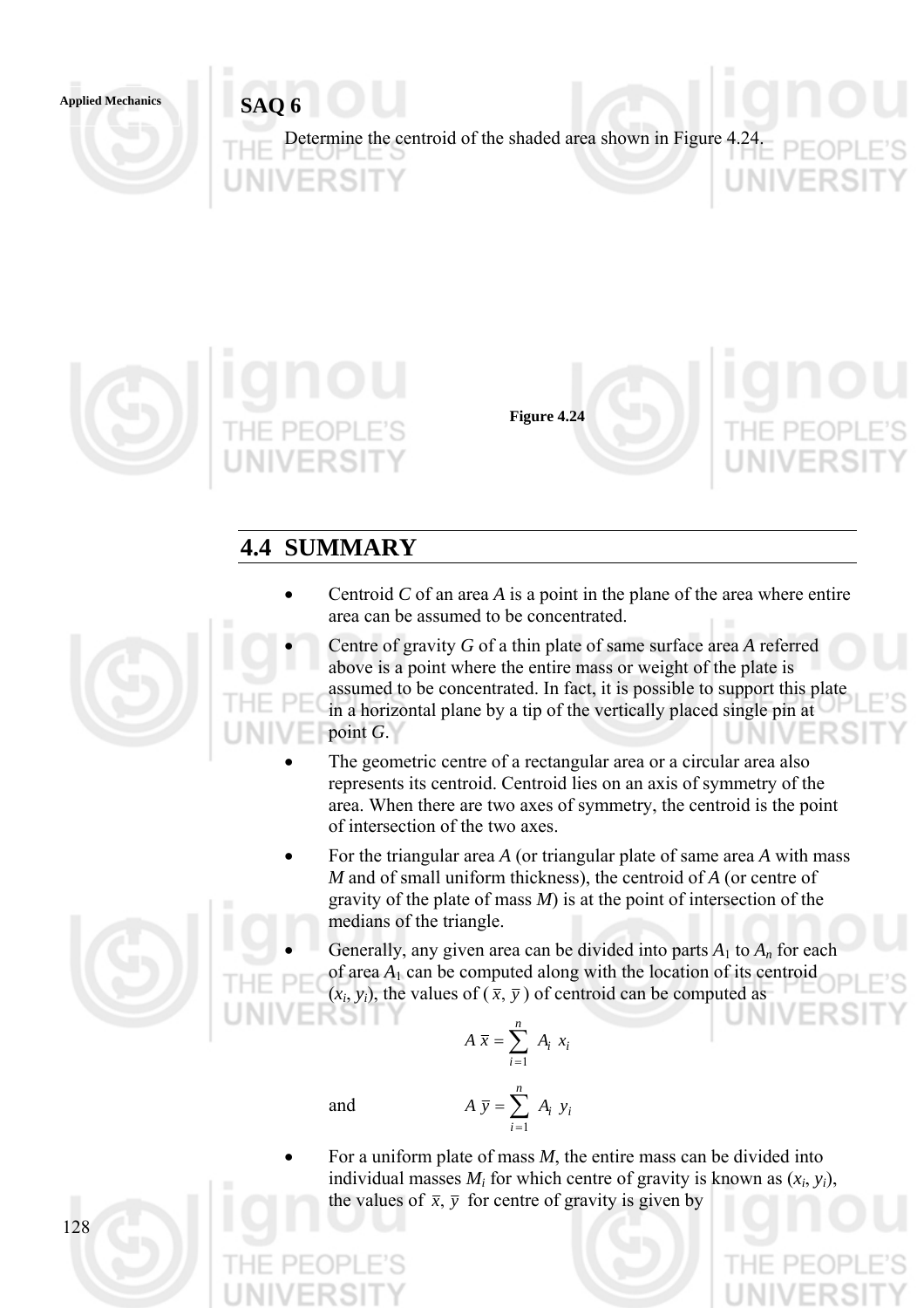

# **4.5 ANSWERS TO SAQs**

## **SAQ 1**

Total area is divided into three parts *A*1, *A*2 and *A*3 as shown in figure below.





| Area mark<br>$A_i$ | Area<br>(cm <sup>2</sup> ) | $\overline{x_i}$<br><b>Property</b><br>(cm) | $y_i$<br>(cm) | $A_i \overline{x}_i$<br>(cm <sup>3</sup> ) | $A_i \bar{y}_i$<br>(cm <sup>3</sup> ) |
|--------------------|----------------------------|---------------------------------------------|---------------|--------------------------------------------|---------------------------------------|
| A <sub>1</sub>     | 36                         |                                             | 6             | 54                                         | 216                                   |
| $A_2$              | 36                         | 6                                           | 13.5          | 216                                        | 486                                   |
| $A_3$              | 36                         |                                             | 2             | 252                                        | 72                                    |
| Total              | 108                        |                                             |               | 522                                        | 774                                   |

# **IONOU**<br>THE PEOPLE'S<br>UNIVERSITY



 $\overline{x} = \frac{322}{100} = 4.83$  cm 108  $\bar{x} = \frac{522}{122}$  $\bar{y} = \frac{774}{100} = 7.17$  cm 108  $\overline{y} = \frac{774}{100} = 7.17$  cm.



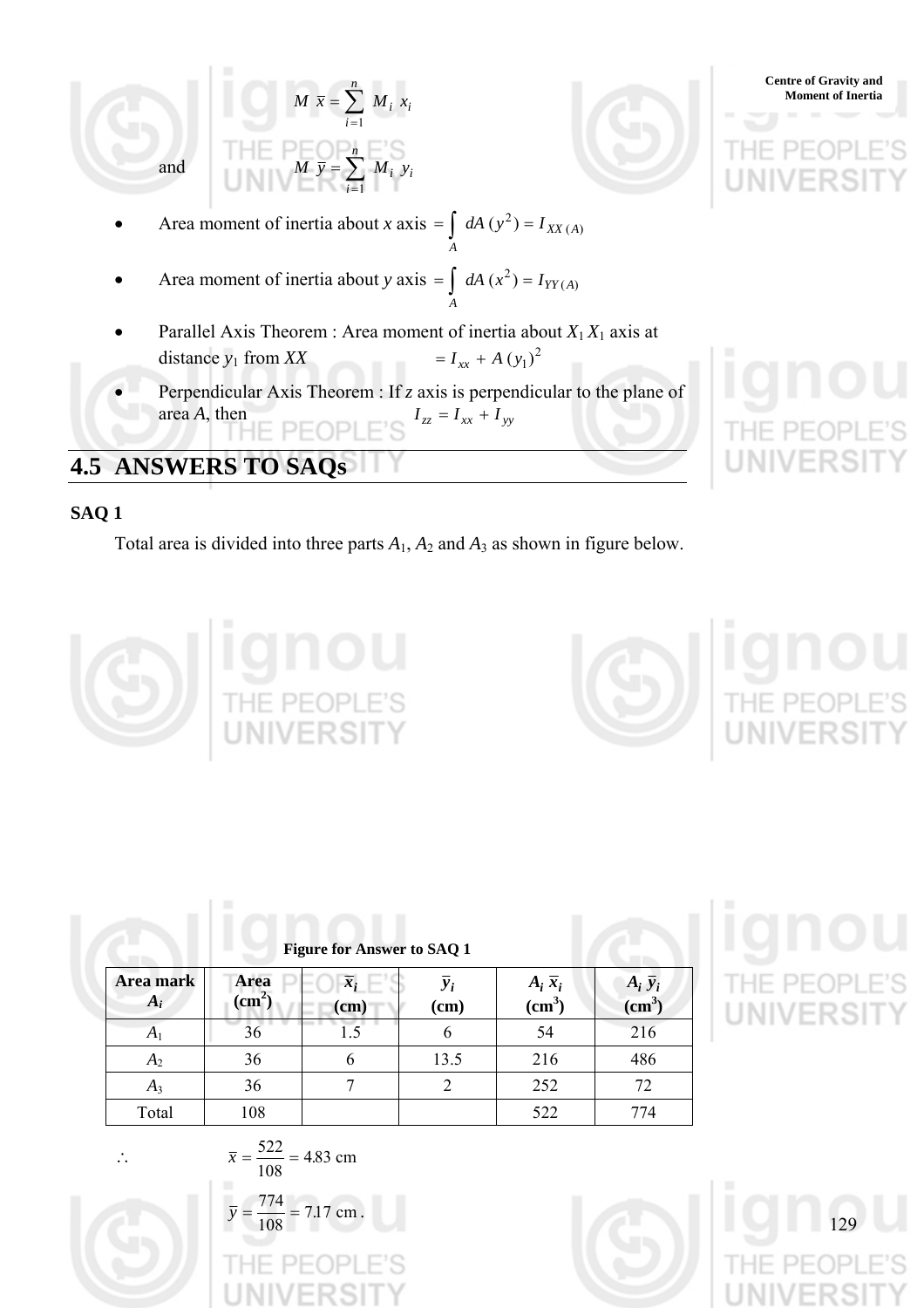Applied Mechanics **SAQ 2** 

Referring to Figure for Answer to SAQ 2, total area is divided into three parts  $A_1$ ,  $A_2$  and  $A_3$ . INIV **FRSIT** FR!





**Figure for Answer to SAQ 2** 

| Area mark<br>$A_i$ | Area<br>(cm <sup>2</sup> ) | $\overline{x}_i$<br>(cm) | $y_i$<br>(cm) | $A_i \overline{x}_i$<br>(cm <sup>3</sup> ) | $A_i \bar{y}_i$<br>(cm <sup>3</sup> ) |
|--------------------|----------------------------|--------------------------|---------------|--------------------------------------------|---------------------------------------|
| $A_1$              | 20                         |                          |               | 100                                        | 20                                    |
| $A_2$              | 20                         |                          |               | 20                                         | 140                                   |
| $A_3$              | 50.26                      | $\mathfrak b$            | 8             | 301.59                                     | 402.12                                |
| Total              | 90.26                      |                          |               | 421.59                                     | 562.12                                |

$$
\overline{y} = \frac{562.12}{90.26} = 6.23
$$
 cm.

## **SAQ 3**

Т

П

Refer Figure for Answer to SAQ 3. Since portion *AM*2*M*1 takes up a new position  $A'M_2M_1$ , weight of plate  $A'M_2M_1$  add to weight of plate  $OM_2M_1$ , then portion  $OM_2M_1B$  is considered as areas  $A_1$  and  $2A_2$ .



130







**Figure for Answer to SAQ 3**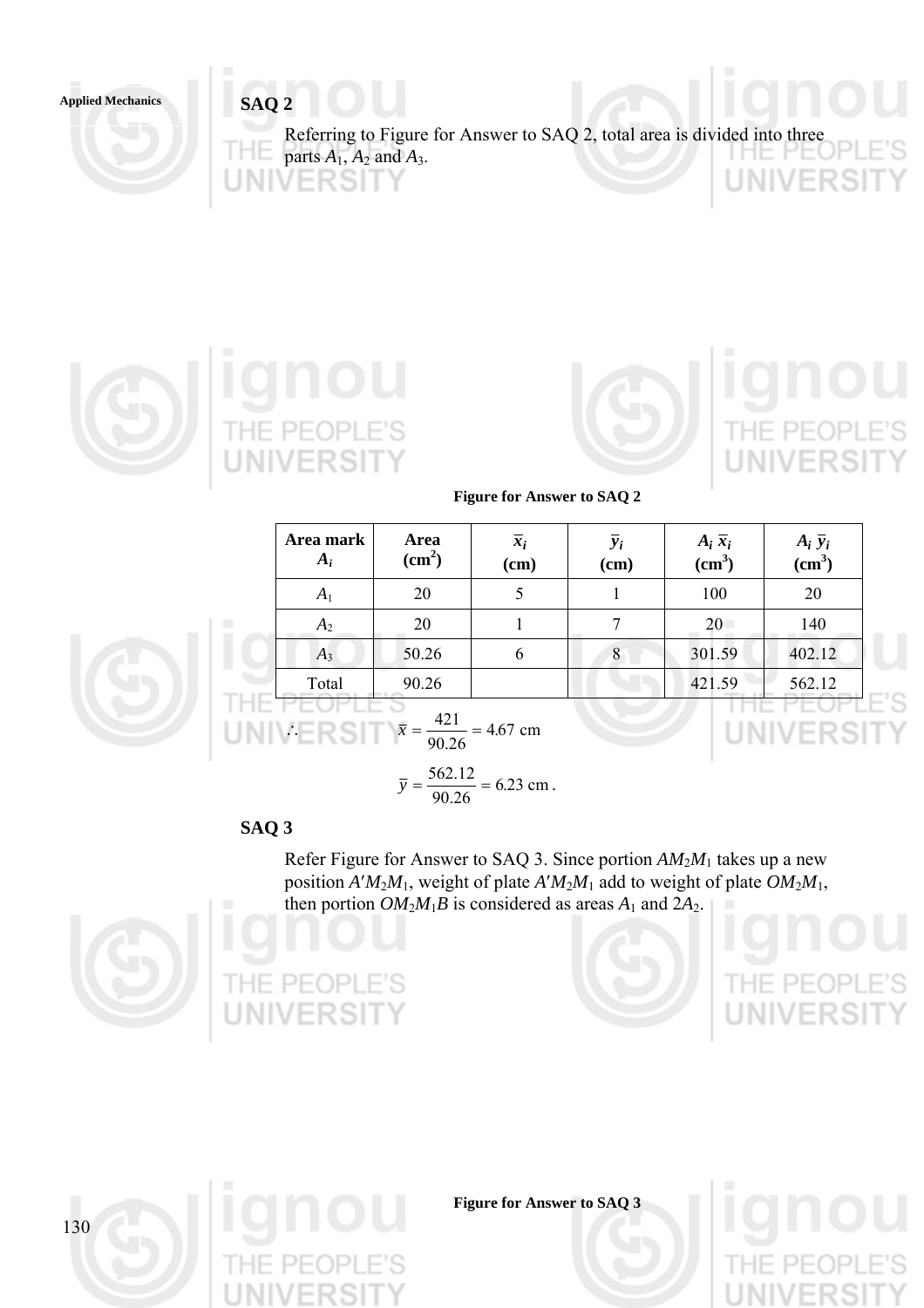| $A_i$  | <b>Area</b> | $\overline{x_i}$ | $\overline{y}_i$ | $A_i \overline{x}_i$ | $A_i \bar{y}_i$ | <b>Centre of Gravity and</b><br><b>Moment of Inertia</b> |
|--------|-------------|------------------|------------------|----------------------|-----------------|----------------------------------------------------------|
| $A_1$  | 20          |                  |                  | 100                  | 20              |                                                          |
| $2A_2$ | 20          |                  |                  | 20                   | 140             | $P = QP$<br>$\mathbb{H}$                                 |
| $A_3$  | 50.26       | --               |                  | 301.59               | 402.12          | $-1$                                                     |
| Total  | 90.26       |                  |                  | 421.59               | 562.12          |                                                          |



**SAQ 4** 

Let *G* be the centroid at distance  $y_T$  from top face as shown in figure.

| $\frac{A}{(cm^2)}$    | $y_T$ (cm) | $Ay_t$              |
|-----------------------|------------|---------------------|
| $1000$ HE PEOPLE $90$ |            |                     |
| 800 UNIVERSI          | 40         | $3.2 \times 10^{4}$ |
| $\sum A_i = 1800$     |            | $4.2 \times 10^{4}$ |





 $\overline{x} = 3$  and  $\overline{y} = 2$ 

**Figure for Answer to SAQ 4** 

$$
\overline{y}_T = \frac{420}{18} = 23.3 \text{ cm}
$$

$$
\overline{y}_B = 26.7 \text{ cm}
$$

$$
I_{(A)} = I_{A_1} + I_{A_2}
$$
  
\n
$$
I \text{ about } CX = \frac{50 \times 20^3}{12} = 1000 \times (13.3)^2 + \frac{20 \times 40^3}{12} + 800 \times (6.7)^2
$$
  
\n
$$
= 33.33 \times 10^3 + 176.89 \times 10^3 + 106.66 \times 10^3 + 800 \times (6.7)^2
$$

$$
\therefore I_{(cx)} = 377 \times 10^3 \text{ cm}^4 = A(r_{cx})^2
$$

So,  $r_{cr} = \frac{377 \times 10^{17}}{1000} = 14.47$  cm 1800  $377 \times 10^3$  2 1 3  $\Big|^{2}$  = ⎠ ⎞  $\parallel$ ⎝  $\int$  377  $\times$  $r_{cx}$  =

Referring to Figure for Answer to SAQ 5.

**SAQ 5** 

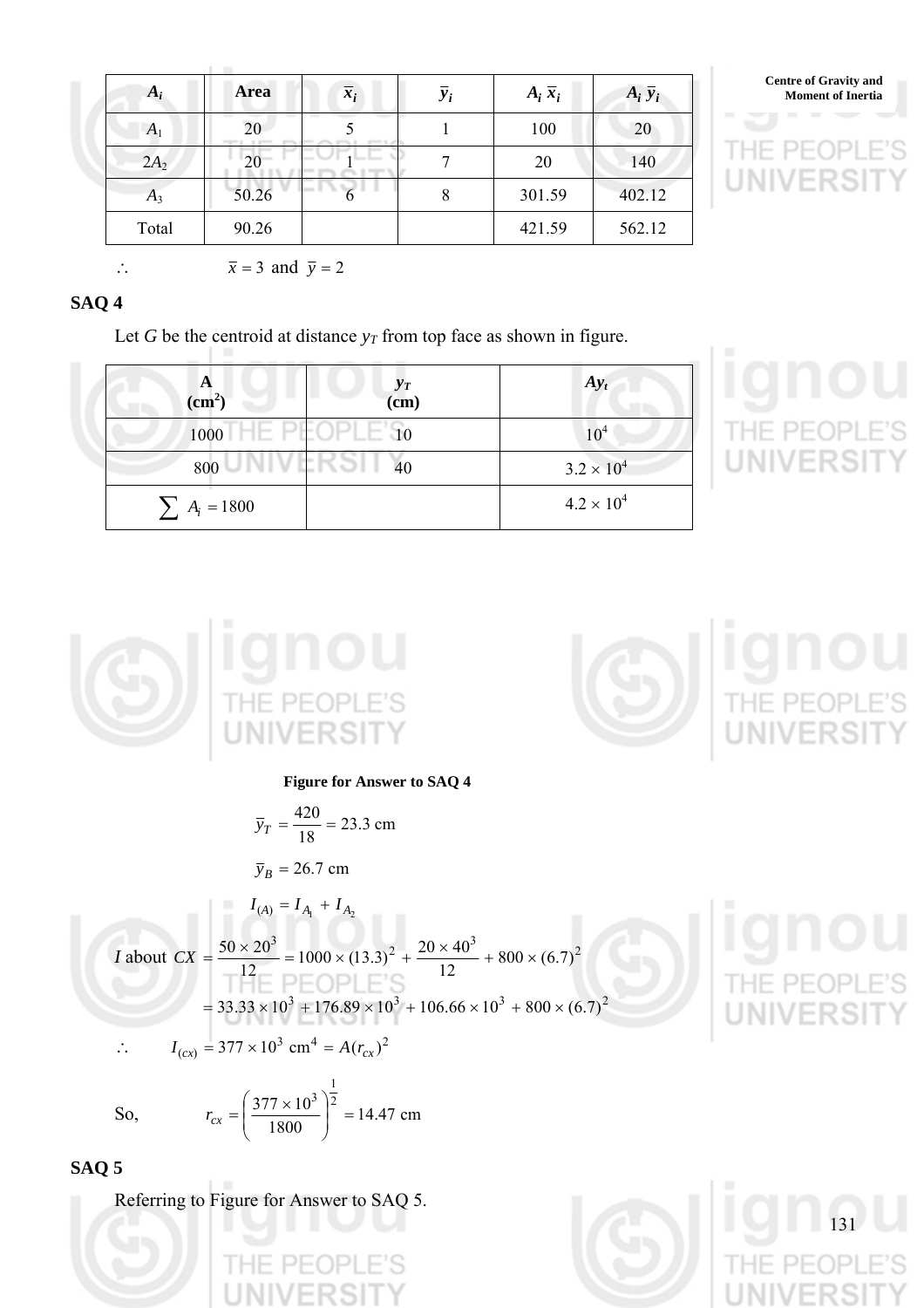

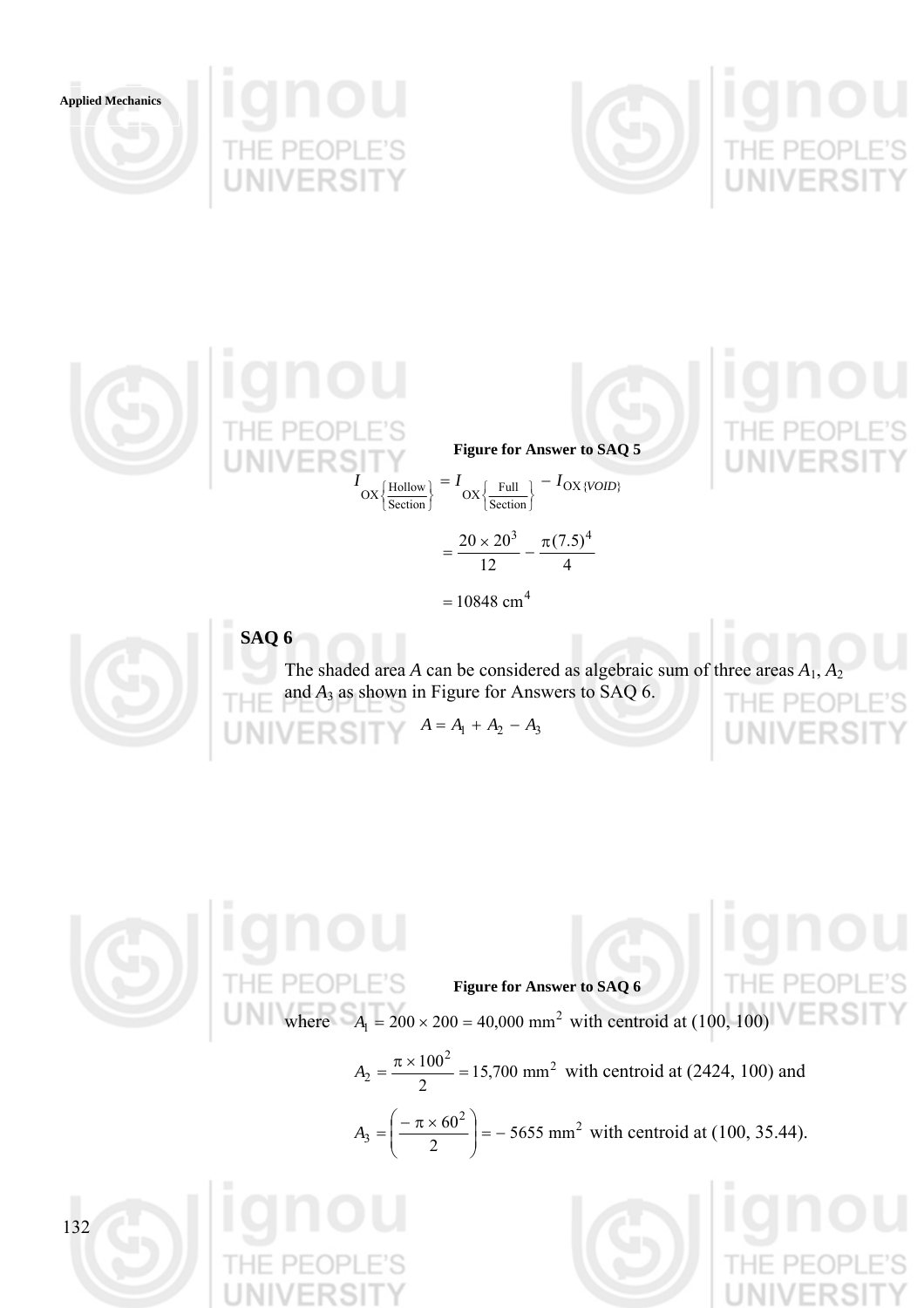

 $PIF($ 





 $\therefore \ \bar{x} = \frac{724}{5.0045}$  ∴  $\bar{y} = \frac{543}{5.0045}$  $\therefore \overline{y} = \frac{543}{5.88}$ 

 $= 144.67$  mm  $= 108.50$  mm













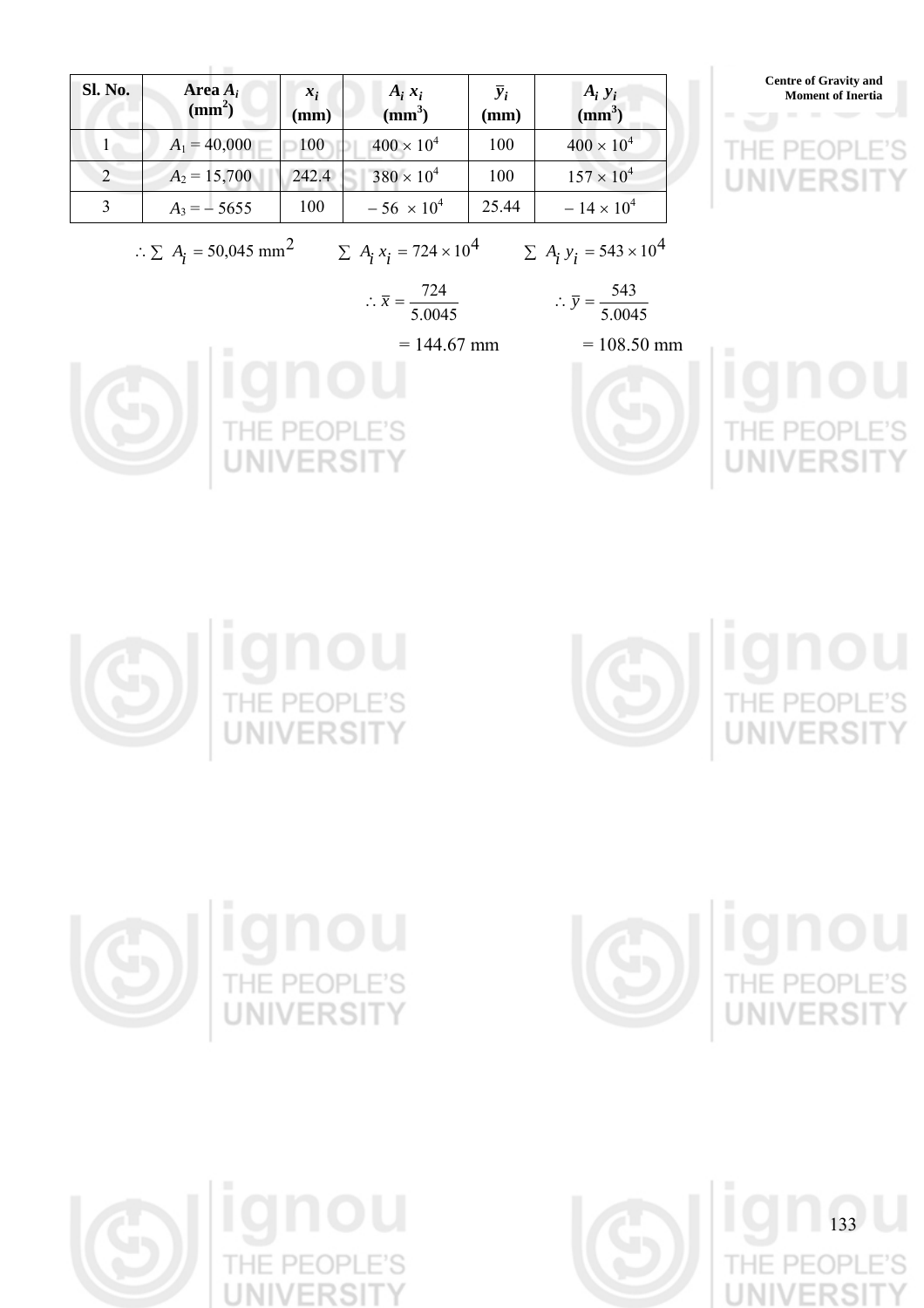## **Example 4.8 Applied Mechanics**

Determine Moment of Inertia of circular area of radius  $a = 10$  cm about centroid axis OX as shown in Figure 4.23.